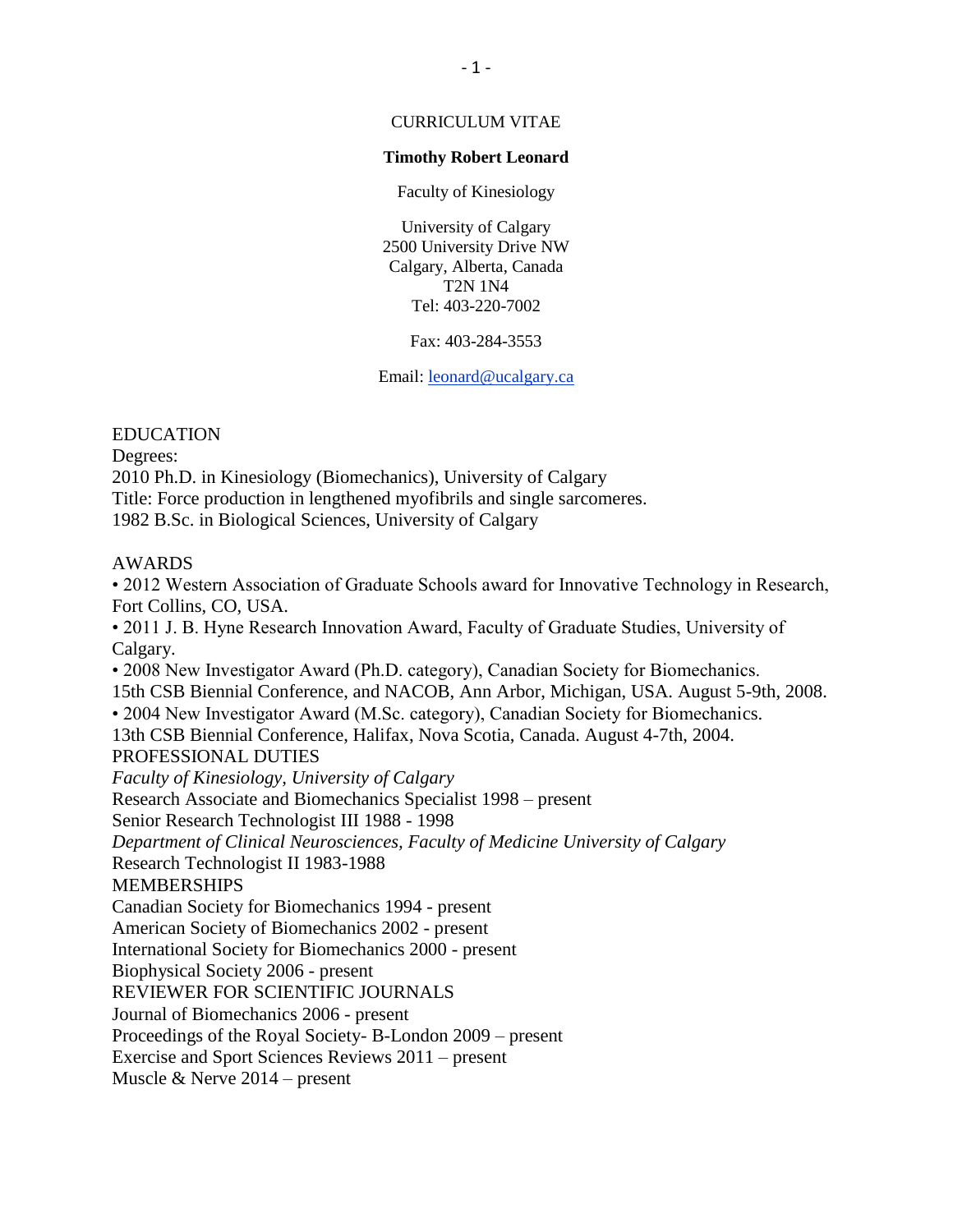# PUBLISHED MANUSCRIPTS IN PEER REVIEWED SCIENTIFIC JOURNALS

### **2019**

Leonard TR, Howard JJ, Larkin-Kaiser K, Joumaa V, Logan K, Orlik B, El-Hawary R, Gauthier L, Herzog W. Stiffness of hip adductor myofibrils is decreased in children with spastic cerebral palsy. J Biomech. 2019 Feb 28. doi: 10.1016/j.jbiomech.2019.02.023.

Leumann A, Leonard T, Nüesch C, Horisberger M, Mündermann A, Herzog W. The natural initiation and progression of osteoarthritis in the anterior cruciate ligament deficient feline knee. Osteoarthritis Cartilage. 2019 Apr;27(4):687-693. doi: 10.1016/j.joca.2019.01.003.

# **2017**

E. Moo, T. Leonard and W. Herzog, *In Vivo* Sarcomere Lengths Become More Non-uniform upon Activation in Intact Whole Muscle. Front. Physiol., 07 December 2017 https://doi.org/10.3389/fphys.2017.01015

E. Moo, D. Peterson, T. Leonard, M. Kaya, W. Herzog In vivo muscle force and muscle power during near-maximal frog jumps. PLOS 12017 Mar 10;12(3):e0173415. doi: 10.1371/journal.pone.0173415

DuVall M, Jinha A, Schappacher-Tilp G, Leonard T, Herzog W (2017) Differences in Titin segmental elongation between passive and active stretch in skeletal muscle. Journal of Experimental Biology 220 (23): 4418-4425.

# **2016**

W. Herzog, G. Schappacher, M. DuVall, T.R. Leonard and J. Herzog. Residual force enhancement following eccentric contractions: A new mechanism involving titin. Physiology 31:300-213.

Gudrun Schappacher-Tilp, Timothy Leonard, Gertrud Desch and Walter Herzog. Computing average passive forces in sarcomeres in length-ramp simulations. PLoS Comput Biol. DOI 10:1371: June 8, 2016.

# **2015**

K. Collins, R. Reimer, R. Seerattan, T. Leonard, W. Herzog (2015) Using Diet-Induced Obesity to Understand a Metabolic Subtype of Osteoarthritis in Rats. Osteo and Cartilage. 2015 Jun;23(6):957-65.

Schappacher-Tilp G, Leonard T, Desch G, Herzog W (2015) A Novel Three-Filament Model of Force Generation in Eccentric Contraction of Skeletal Muscles. PLoS ONE 10(3): e0117634. doi:10.1371/journal.pone.0117634.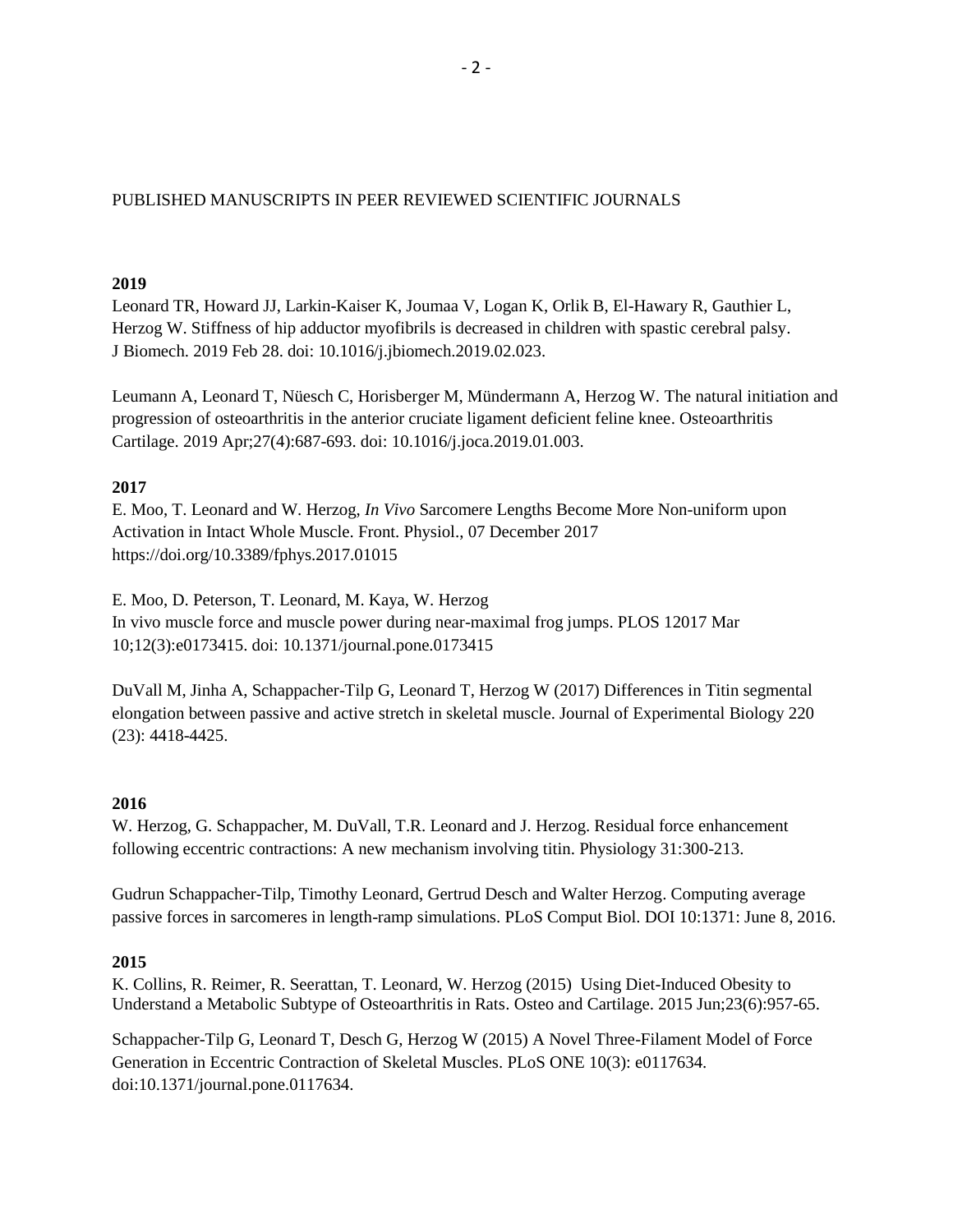Leumann, A., Fortuna, R, Leonard, T.R., Valderrabano, V. and Herzog, W. (2015) Tibiofemoral Loss of Contact Area but no Changes in Peak Pressures after Meniscectomy in a Lapine In-Vivo Quadriceps Force Transfer Model. Knee Surg Sports Traumatol Arthrosc. 23(1):65-73.

# **2014**

Powers K, Schappacher-Tilp G, Jinha A, Leonard T, Nishikawa K, Herzog W**.** (2014) Titin force is enhanced in actively stretched skeletal muscle.Exp Biol. 217, 3629-3636.

Egloff, C., Sawatsky, A., Leonard, T.R., Hart, D., Valderrabano , V. and Herzog W. (2014) Effect of muscle weakness and joint inflammation on the onset and progression of osteoarthritis in the rabbit knee. Osteoarthritis and Cartilage 22:1886-1893.

Egloff C, Sawatsky A, Leonard T, Fung T, Valderrabano V, Herzog W. (2014) Alterations in patellofemoral kinematics following vastus medialis transection in the anterior cruciate ligament deficient rabbit knee. Clin Biomech May;29(5):577-82.

JA Herzog, TR Leonard, A Jinha, W Herzog. (2014) Titin (Visco-) Elasticity in Skeletal Muscle Myofibrils. Mol Cell. Biomech. 11(1):001-017.

# **2013**

Herzog W, Leonard TR. (2013). Residual force enhancement: the neglected property of striated muscle contraction. J Physiol. 2013 Apr 15;591(8):2221.

Leumann A, Fortuna R, Leonard T, Valderrabano V and Herzog W. (2013) Dynamic in-vivo force transfer in the lapine knee loaded by quadriceps muscle contraction. Clin Biomech. 28:199-204.

# **2012**

Vaz, M.A., de la Rocha Freitas, C., Leonard, T. and Herzog, W. 2012. The force-length relationship of the cat soleus muscle. Muscles, ligament and tendons journal 2(2):79-84.

Szabo, E, Egloff, C, Seerattan , R, Leonard, T and Herzog ,W. 2012 . Strength training of the quadriceps Muscles following ACL loss: Effects on strength and Joint Integrity. Sport Ortho Trauma 28,266-273.

Herzog W., Leonard T., Joumaa V., DuVall M and Panchangam A. 2012. The three filament model of skeletal muscle stability and force production. Mol Cell Biomech Sep;9(3):175-191.

Herzog, W., Tang, C. and Leonard T. 2012. Internal carotid artery strains during high-speed, lowamplitude spinal manipulations of the neck. J Manipulative Physiol Ther. Nov 6. doi: :pii: S0161-4754(12

Herzog, W., Leonard, T.R., Symons, B., Tang, C. and Wuest, S. 2012. Vertebral artery strains during high-speed, low amplitude cervical spinal manipulation. J. Electromyogr Kinesiol. 22: 740-746.

Symons B, Wuest S, Leonard TR and Herzog W. 2012. Biomechanical characterization of cervical spinal manipulation in living subjects and cadavers. J Electromyogr Kinesiol. 22:747-751.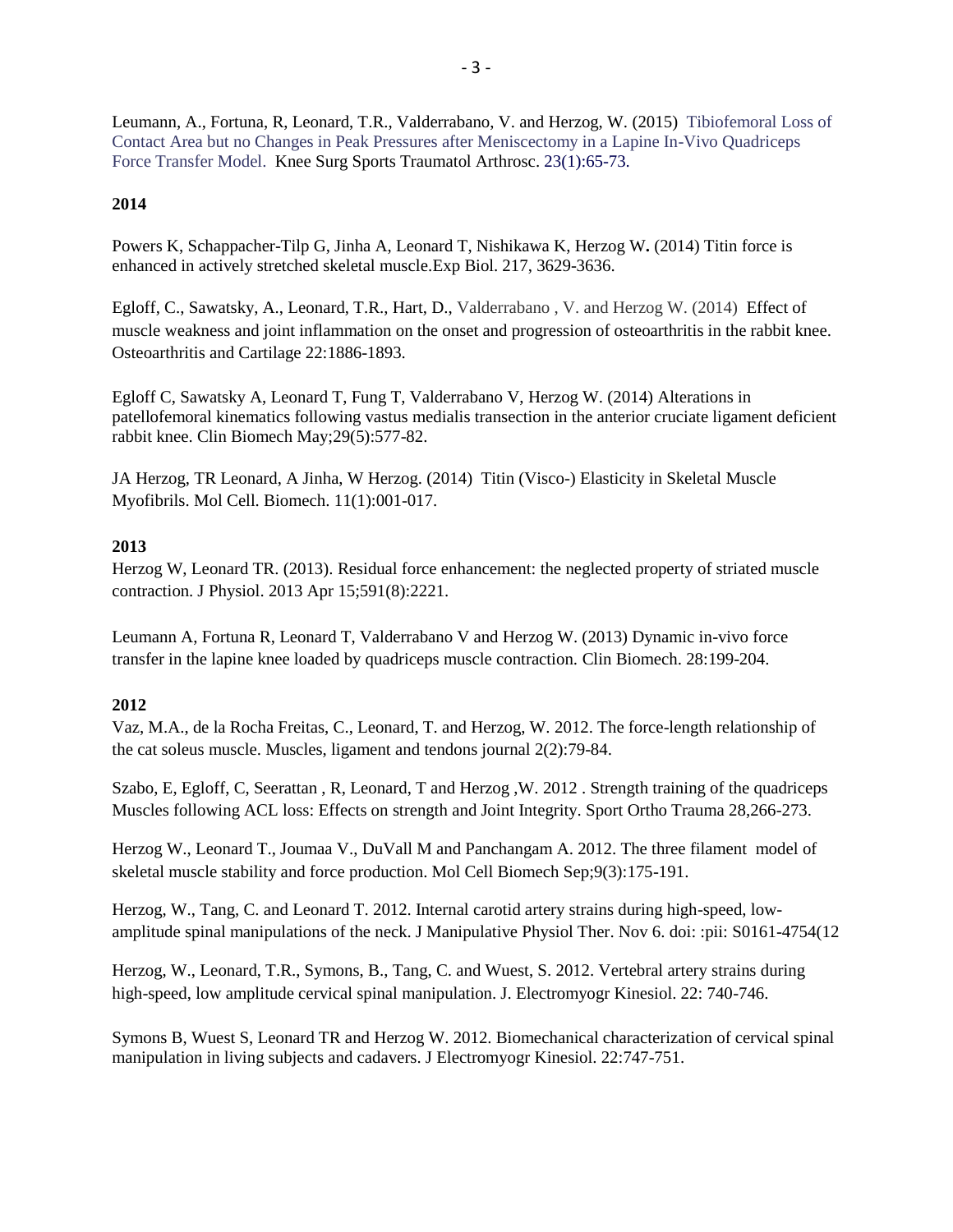Herzog J, Leonard TR, Jinha A, Herzog W. 2012. Are Titin Properties Reflected in Single Myofibrils? J Biomech. 45:1893-1899.

Horisberger M, Fortuna R, Leonard TR, Valderrabano V, Herzog W. 2012. The influence of cyclic concentric and eccentric submaximal muscle loading on cell viability in the rabbit knee joint. Clin Biomech (Bristol, Avon) 27(3): 292-298.

Herzog W, DuVall M and Leonard TR. 2012. Molecular mechanisms of muscle force regulation: a role for titin? Exerc Sport Sci Rev. Jan 40(1), 50-57.

Leumann A., Longino D., Fortuna, R., Leonard T.R., Vaz M., Hart D. and Herzog W. 2012. Altered cell metabolism in tissue of the knee joint in a rabbit model of Botulinum toxin-A induced quadriceps muscle weakness. Scand J Med Sci Sports Dec;22(6):776-782.

# **2010**

Leonard TR, Duvall M, Herzog W. 2010. Force enhancement following stretch in a single sarcomere. Am J Physiol-Cell Physiol. Dec:299(6):C 1398-1401.

Leonard TR, Joumaa V, Herzog W. 2010. An activatable molecular spring reduces muscle tearing during extreme stretching. J Biomech. Vol.43: 3063-3066.

Herzog W, Joumaa V, Leonard TR.2010. The force-length relationship of mechanically isolated sarcomeres. Adv Exp Med Biol.:682:141-61.

Wuest S, Symons B, Leonard T.R., Herzog W. 2010. Preliminary report: biomechanics of vertebral artery segments C1-C6 during cervical spinal manipulation. J Manipulative Physiol Ther. 2010 May;33(4):273- 8.

Leonard, T.R. and Herzog, W. 2010. Regulation of muscle force in the absence of actin-myosin based cross-bridge interaction. Am. J. Physiol-Cell Physiol. Jul;299(1):C 14-20.

Herzog, W., Joumaa, V. and Leonard, T.R. 2010. On the mechanics of single sarcomeres. Molecular and Cellular Biomechanics. vol. 7 (1) pp. 25-31.

Herzog W, Leonard TR, Abusara , Z, Han SK, Sawatsky, A. In-vivo Cartilage Mechano-Biology: How to Make Progress in Osteoarthritis Research, IFMBE proceedings 35:3-6 · December 2010

# **2009**

Hisey B, Leonard T.R., Herzog W. 2009. Does residual force enhancement increase with increasing stretch magnitudes? J. Biomech. Jul 22;42(10):1488-92.

Rehan Youssef A., Longino D., Seerattan R., Leonard T.R., Herzog W. 2009. Muscle weakness causes joint degeneration in rabbits. Osteoarthritis and Cartilage Sept;17(9):1228-35.

#### **2008**

Joumaa V., Leonard T.R., Herzog W. Residual force enhancement in myofibrils and sarcomeres. Proc Biol Sci. 2008 Jun 22;275(1641):1411-9.

Herzog W., Leonard, T.R., Joumaa V. and Mehta, A. Mysteries of Muscle contraction. J Appl Biomech. 2008 Feb;24(1):1-13.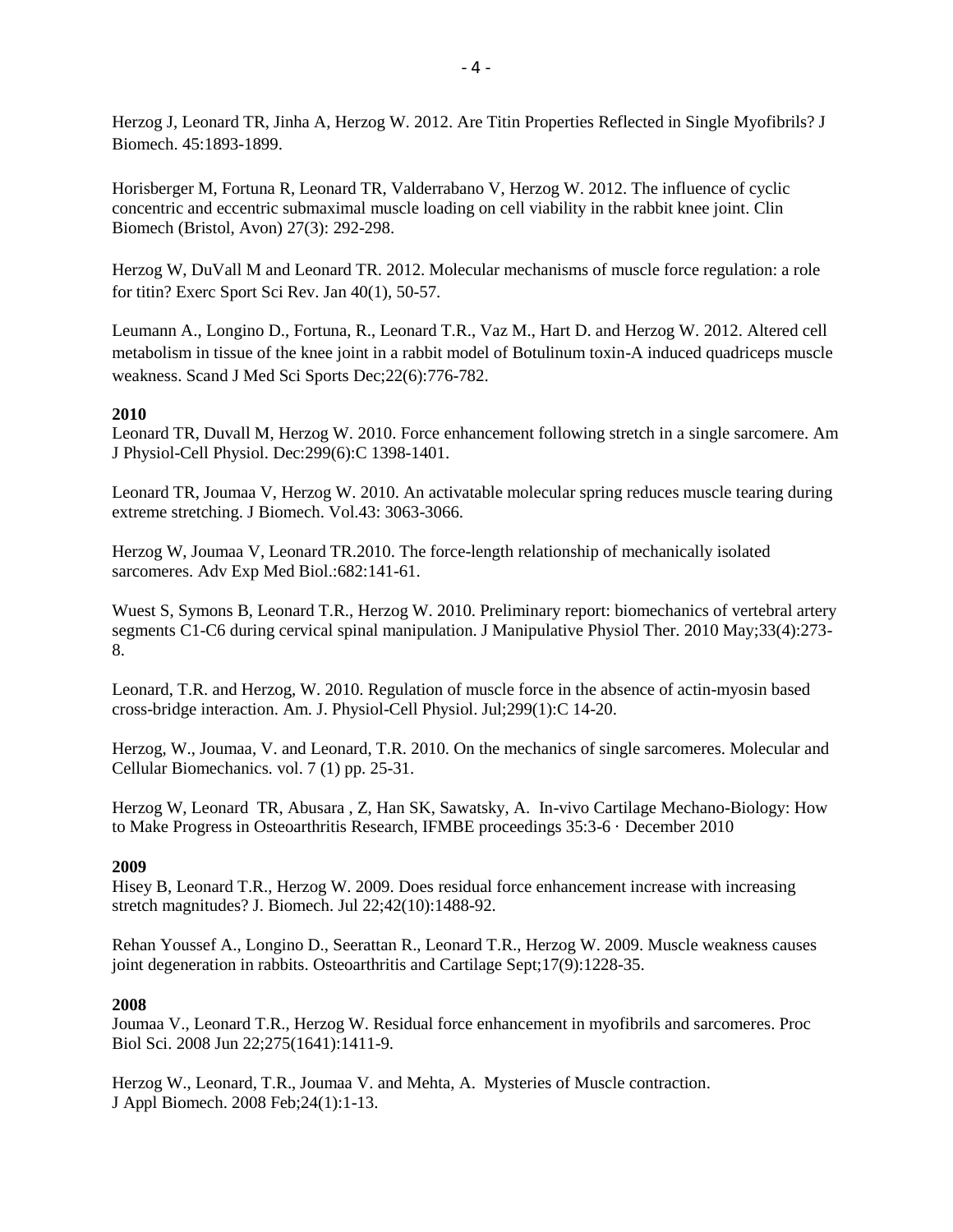V. Joumaa, Rassier, D., Leonard, T.R. and Herzog, W. (2008) The origin of passive force enhancement in skeletal muscle. Am J Physiol Cell Physiol. 294: C74-C78.

Yaraskavitch M, Leonard T, Herzog W. Botox produces functional weakness in non-injected muscles adjacent to the target muscle. J Biomech. 41(4):897-902.

Kaya, M., Leonard, T.R. and Herzog, W. (2008) Premature deactivation of soleus during the propulsive phase of cat jumping. J. R. Soc. Interface 5:415-426.

### **2007**

Joumaa, V., Rassier, D.E., Leonard, T.R. and Herzog, W. (2007). Passive force enhancement in single myofibrils. Pflugers Archiv- Eur. J. Physiol. Nov;455(2):367-71

Herzog, W. and Leonard, T.R. (2007) Residual force depression is not abolished following a quick shortening step. J Biomech. 40(12):2806-10.

Herzog, W. and Leonard, T.R. (2007) Response to the (Morgan and Proske) Letter to the Editor by Walter Herzog (on behalf of the authors) and Tim Leonard. J. Physiol.578:617-620.

#### **2006**

Bullimore, S., Leonard, T.R., Rassier, D. Herzog, W. (2006) History-dependence of isometric muscle force: Effect of prior stretch or shortening amplitude. J. Biomech. 40: 1518-1524.

Clark, A.L., Leonard, T. Barclay, L. Matyas, J and Herzog, W. (2006) Heterogeneity in patellofemoral cartilage adaptation to anterior cruciate ligament transection; chondrocyte shape and deformation with compression. Osteoarthritis and Cartilage. 14(2):120-30.

Kaya, M., Leonard, T.R. and Herzog, W. (2006) Control of ground reaction forces by hind limb muscles during cat locomotion. J. Biomech. 39(15): 2752-2766.

# **2005**

Leonard, T.R. and Herzog, W. (2005) Does the speed of shortening affect stead-state force depression in cat soleus muscle? J. Biomechanics 38:2190-2197.

Butterfield TA, Leonard TR, Herzog W. (2005) Differential serial sarcomere number adaptations in knee extensor muscles of rats is contraction type dependent. J Appl. Physiol. Oct;99(4):1352-1358.

Longino D, Frank C, Leonard TR, Vaz MA, Herzog W. (2005) Proposed model of botulinum toxininduced muscle weakness in the rabbit. J Orthop Res. November 23(6): 1411-1418.

Kaya M, Jinha A, Leonard TR, Herzog W. (2005) Multi-functionality of the cat medical gastrocnemius during locomotion. J Biomech. Jun;38(6):1291-301.

Boyd SK, Muller R, Leonard T, Herzog W. (2005) Long-term periarticular bone adaptation in a feline knee injury model for post-traumatic experimental osteoarthritis. Osteoarthritis Cartilage. Mar; 13(3): pp. 235-42.

Clark AL, Leonard TR, Barclay LD, Matyas JR, Herzog W. (2005) Opposing cartilages in the patellofemoral joint adapt differently to long-term cruciate deficiency: chondrocyte deformation and reorientation with compression. Osteoarthritis Cartilage. Dec;13(12):1100-14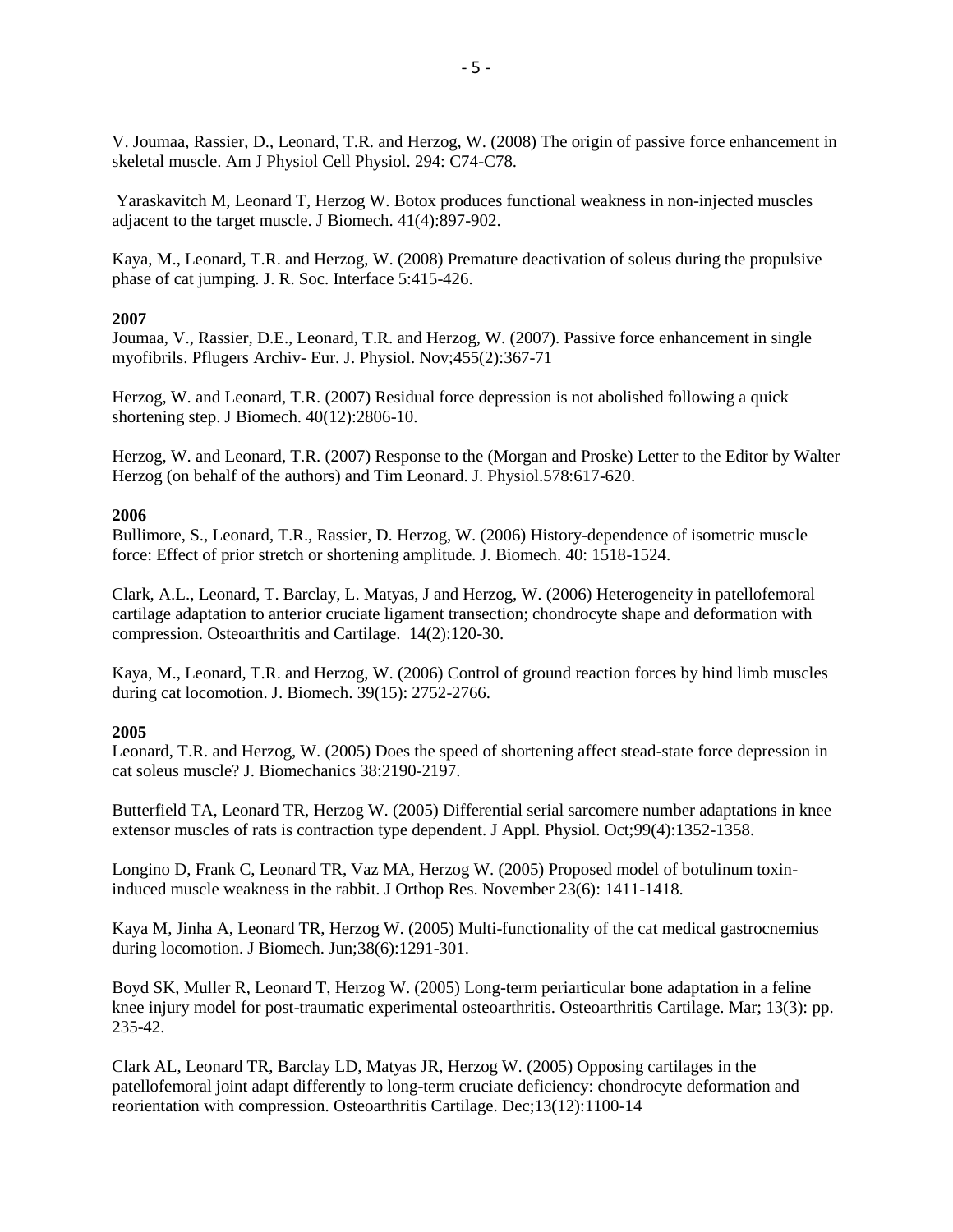Herzog, W. and Leonard, T.R. (2005) The role of passive structures in force enhancement of skeletal muscles following active stretch. J. Biomechanics 38:409-415.

# **2004**

Schachar, R., Herzog, W. and Leonard, T. (2004) The effects of muscle stretching and shortening on isometric forces on the descending limb of the force-length relationship. Journal of Biomechanics June; 37(6):917-26

### **2003**

Kaya, M., Leonard, T.R. and Herzog, W., (2003) Coordination of medical gastrocnemius and soleus forces during cat locomotion. J. Exp. Biol. 206:3645-3655.

Herzog, W., Schachar, R., and Leonard, T.R. (2003) Characterization of the passive component of force enhancement following active stretching of skeletal muscle. J. Exp. Biol.206.,pp 3635-3643.

### **2002**

Symons, B., Leonard, T. , Herzog, W. (2002) Internal forces sustained by the vertebral artery during spinal manipulative therapy. Journal of Manipulative and Physiological Therapeutics 25:504-510.

Schachar, R., Herzog, W., Leonard, T.R. (2002) Force enhancement above the initial isometric force on the descending limb of the force-length relationship. Journal of Biomechanics 35: 1299-1306.

Herzog, W. and Leonard, T.R. (2002) Force enhancement following stretching of skeletal muscle: a new mechanism. Journal of Experimental Biology 205:1275-1283.

Kaya, M., Carvalho, W., Leonard, T.R., and Herzog, W.(2002) Estimation of cat medial gastrocnemius fascicle lengths during dynamic contractions. Journal of Biomechanics 35: 893-902.

Clark, A.L., Herzog, W., Leonard, T.R. (2002). Contact area and pressure distribution in the feline patellofemoral joint under physiologically meaningful loading conditions. Journal of Biomechanics 35:53-60.

# **2001**

Hae-Dong Lee, Walter Herzog, Tim Leonard. (2001) Effects of cyclic changes in muscle length on force production in in-situ cat soleus. Journal of Biomechanics 34: 979-987.

#### **2000**

Herzog, W., Hasler, E.M. and Leonard, T.R. (2000) Experimental determination of in vivo pressure distribution in Biologic joints. Journal of Musculoskeletal Research 4: 1-7.

Herzog, W., Leonard, T.R., Wu, J.Z. (2000) The relationship between force depression following shortening and mechanical work in skeletal muscle. Journal of Biomechanics 33:659-668.

Symons, B., Herzog W., Leonard T., Nguyen H. (2000) Reflex responses associated with Activator treatment. Journal of Manipulative and Physiological Therapeutics 23: 155-159.

Herzog, W., Leonard, T.R. (2000). The history dependence of force production in mammalian skeletal muscle following stretch-shortening and shortening-stretch cycles. Journal of Biomechanics 33: 531-542.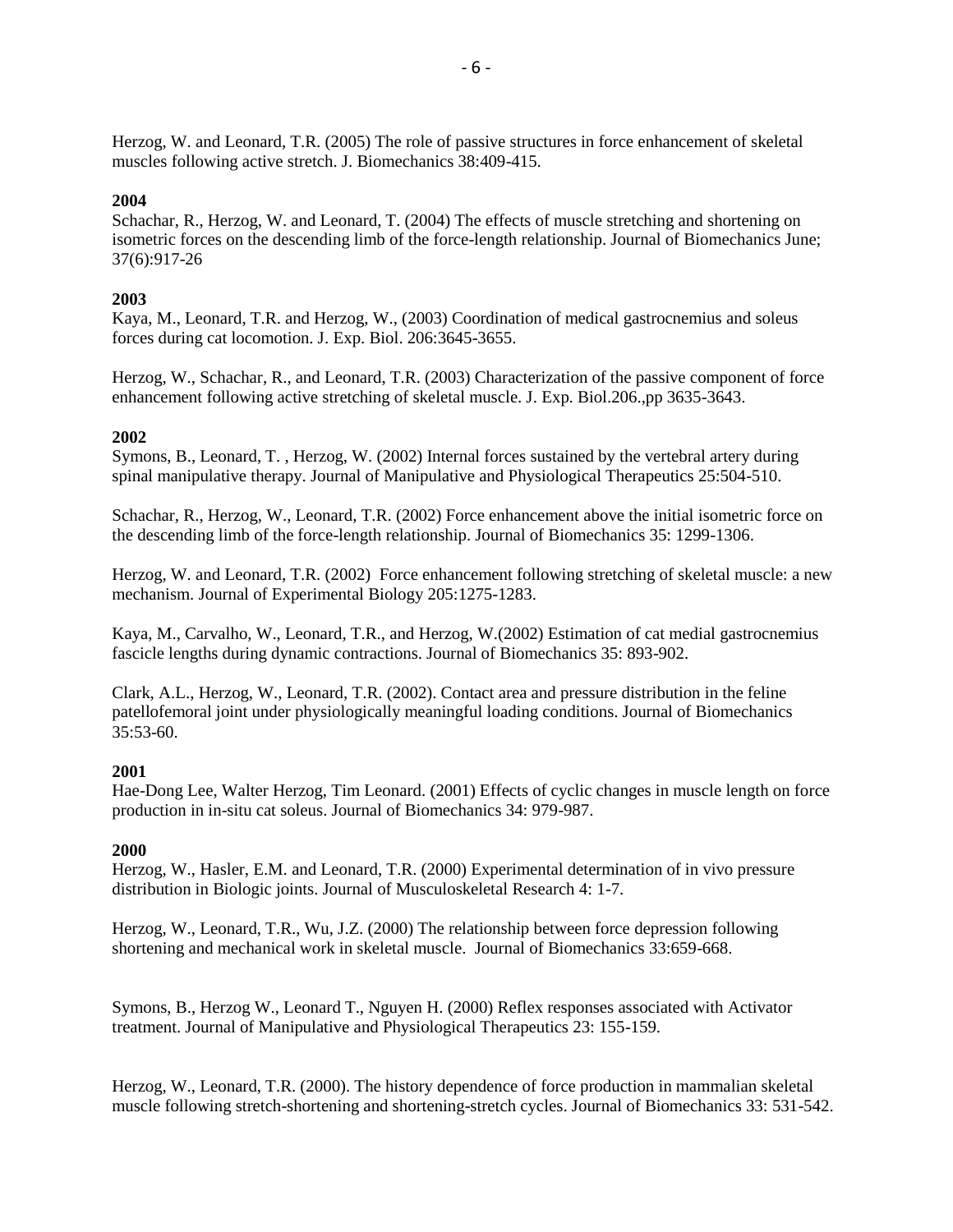Herzog, W., Koh, T., Hasler, E., Leonard T. (2000) Specificity and Plasticity of mammalian skeletal muscles. Journal of Applied Biomechanics 16:98-109.

#### **1999**

Herzog W, Hasler EM, Maitland ME, Suter E, Leonard TR, Müller C. (1999) In-vivo mechanics and insitu stability of the anterior cruciate ligament-deficient knee. Outlines of Biomechanics Research:11-27.

#### **1998**

Herzog, W., Leonard, T.R., Wu, J. (1998) Force Depression following skeletal muscle shortening is long lasting. Journal of Biomechanics 31:1163-1168.

Herzog W., Diet S., Suter E., Mayzus P., Leonard T.R., Müller C., Wu J.Z., Epstein M. (1998) Material and functional properties of articular cartilage and patellofemoral contact mechanics in an experimental model of osteoarthritis. Journal of Biomechanics 31:1137-1145.

Suter E., Herzog W., Leonard T.R., Nguyen H. (1998) One-year changes in hind limb kinematics, ground reaction forces and knee stability in an experimental model of osteoarthritis. Journal of Biomechanics 31:511-517.

Maitland M, Leonard T, Frank CB, Shrive NG, Herzog W. (1998) A method to assess in-vivo knee stability longitudinally in an animal model of ligament injury. Journal of Orthopaedic Research 16:441- 447.

Maitland ME, Leonard T, Frank CB, Shrive NG, Herzog W. (1998) Longitudinal measurement of tibial motion relative to the femur during passive displacements and femoral nerve stimulation in the ACLdeficient cat model of osteoarthritis. Journal of Orthopaedic Research 16:448-454.

Herzog W, Hasler EM, Maitland ME, Suter E, Leonard TR, Müller C. (1998) In-vivo mechanics and insitu stability of the anterior cruciate ligament-deficient knee. An animal model of osteoarthritis. Sportorthopädie-Sporttraumatologie 14.2:67-74

Hasler EM, Herzog W, Leonard TR, Stano A, Nguyen H. (1998) In-vivo knee joint loading and kinematics before and after ACL transection in an animal model. Journal of Biomechanics 31:253-262

# **1997**

Herzog, W., Leonard T.R. (1997) Dynamic force properties of soleus and sensorimotor interactions of soleus, m. gastrocnemius and tibialis anterior in the freely moving cat. Journal of Musculoskeletal Research 1(2):95-109.

Herzog W, Leonard TR. (1997) Depression of cat soleus force following isokinetic shortening. Journal of Biomechanics 30:865-872.

Vaz MA, Herzog W, Zhang YT, Leonard TR, Nguyen H. (1997) The effect of muscle length on electrically elicited muscle vibrations in the in-situ cat soleus muscle. Journal of Electromyography and Kinesiology 7:113-121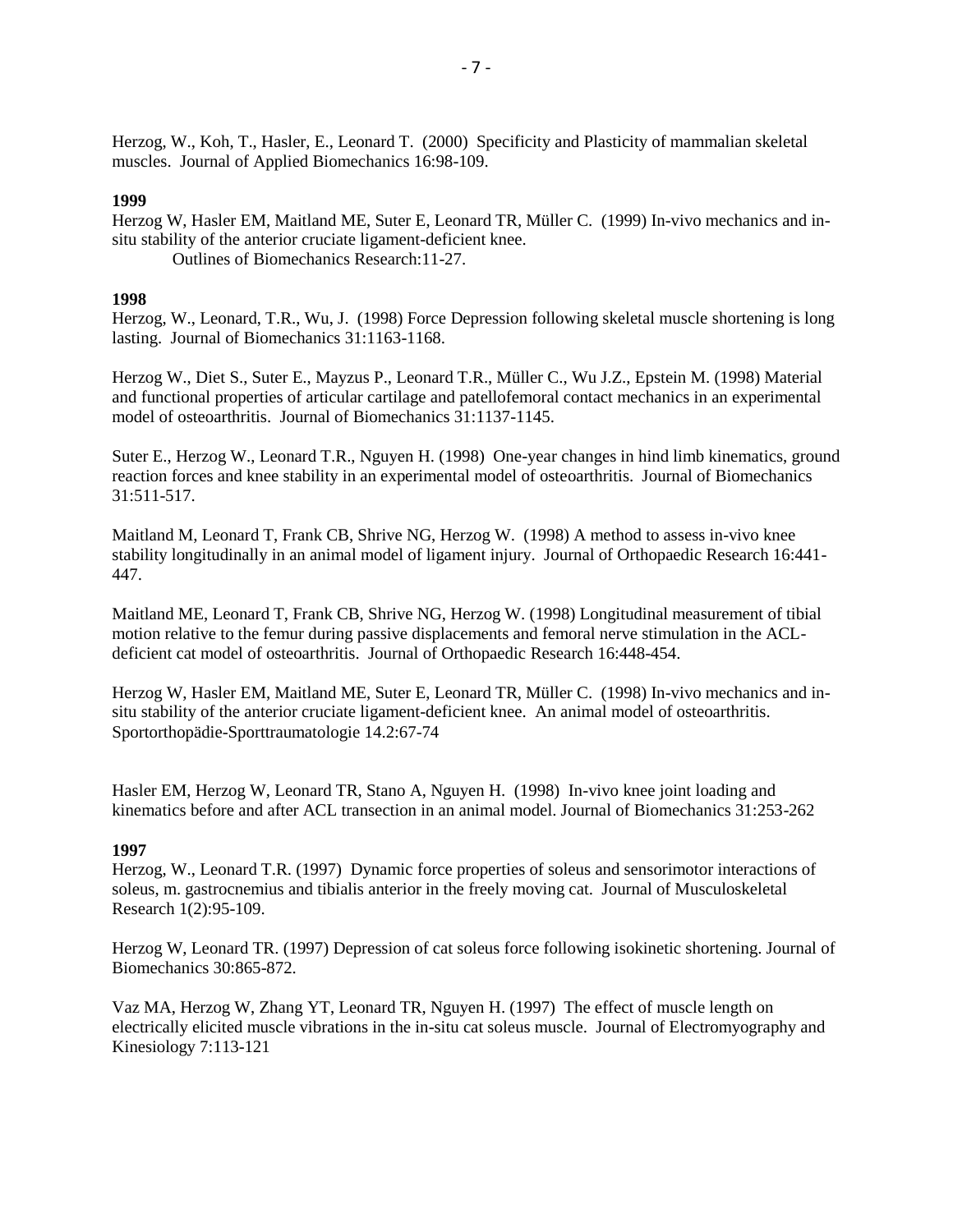Prilutsky BI, Herzog W, Leonard TR, Allinger TL. (1997) Response to letter to the editor re: Role of muscle belly and tendon of soleus, gastrocnemius and plantaris in mechanical energy absorption and generation during cat locomotion. Journal of Biomechanics 30:309

### **1996**

Koh T.J. and Leonard T.R. (1996) An implantable electrical interface for in vivo studies of the neuromuscular system. Journal of Neuroscience Methods 70:27-32.

Herzog W, Hasler EM, Leonard TR. (1996) In-situ calibration of the implantable force transducer. Journal of Biomechanics 29: 1649-1652.

Vaz MA, Herzog W, Zhang YT, Leonard TR, Nguyen H (1996). Mechanism of electrically elicited muscle vibrations in the in-situ cat soleus muscle. Muscle and Nerve 19:774-776.

Prilutsky BI, Herzog W, Leonard T (1996) Transfer of mechanical energy between ankle and knee joints by gastrocnemius and plantaris muscles. Journal of Biomechanics 29:391-403.

Prilutsky BI, Herzog W, Leonard TR, Allinger TL (1996) Role of the muscle belly and tendon of soleus, gastrocnemius, and plantaris in mechanical energy absorption and generation during cat locomotion. Journal of Biomechanics 29:417-434.

Herzog W, Leonard TR (1996) Soleus forces and soleus force potential during unrestrained cat locomotion. Journal of Biomechanics 29:271-279.

Herzog W, Archambault JM, Leonard TR, Nguyen HK (1996) Evaluation of the implantable force transducer for chronic tendon force recordings. Journal of Biomechanics 29:103-109.

#### **1995**

Herzog W, Leonard TR, Stano A (1995) A system for studying the mechanical properties of muscles and the sensorimotor control of muscle forces during unrestrained locomotion in the cat. Journal of Biomechanics 28:211-218.

#### **1994**

Herzog W, Zatsiorsky V, Prilutsky BI, Leonard TR (1994) Variations in force-time histories of cat gastrocnemius, soleus, and plantaris muscles for consecutive walking steps. Journal of Experimental Biology 191:19-36.

# **1993**

Herzog W, Stano A, Leonard TR (1993) A telemetry system to record force and EMG recordings from cat ankle extensor and tibialis anterior muscles. Journal of Biomechanics 26:1463-1471.

Herzog W, Leonard TR, Guimaraes ACS (1993) Forces in gastrocnemius, soleus and plantaris muscles of the freely moving cat. Journal of Biomechanics, 26:945-953.

#### **1992**

Herzog W, Leonard TR, Renaud JM, Wallace J, Chaki G, Bornemisza S (1992) Force-length properties and functional demands of cat gastrocnemius, soleus and plantaris muscles. Journal of Biomechanics, 25: 1329-1335.

# **1991**

Herzog W, Leonard TR (1991) Validation of optimization models that estimate the forces exerted by synergistic muscles. Journal of Biomechanics, 24; S1: 31-39.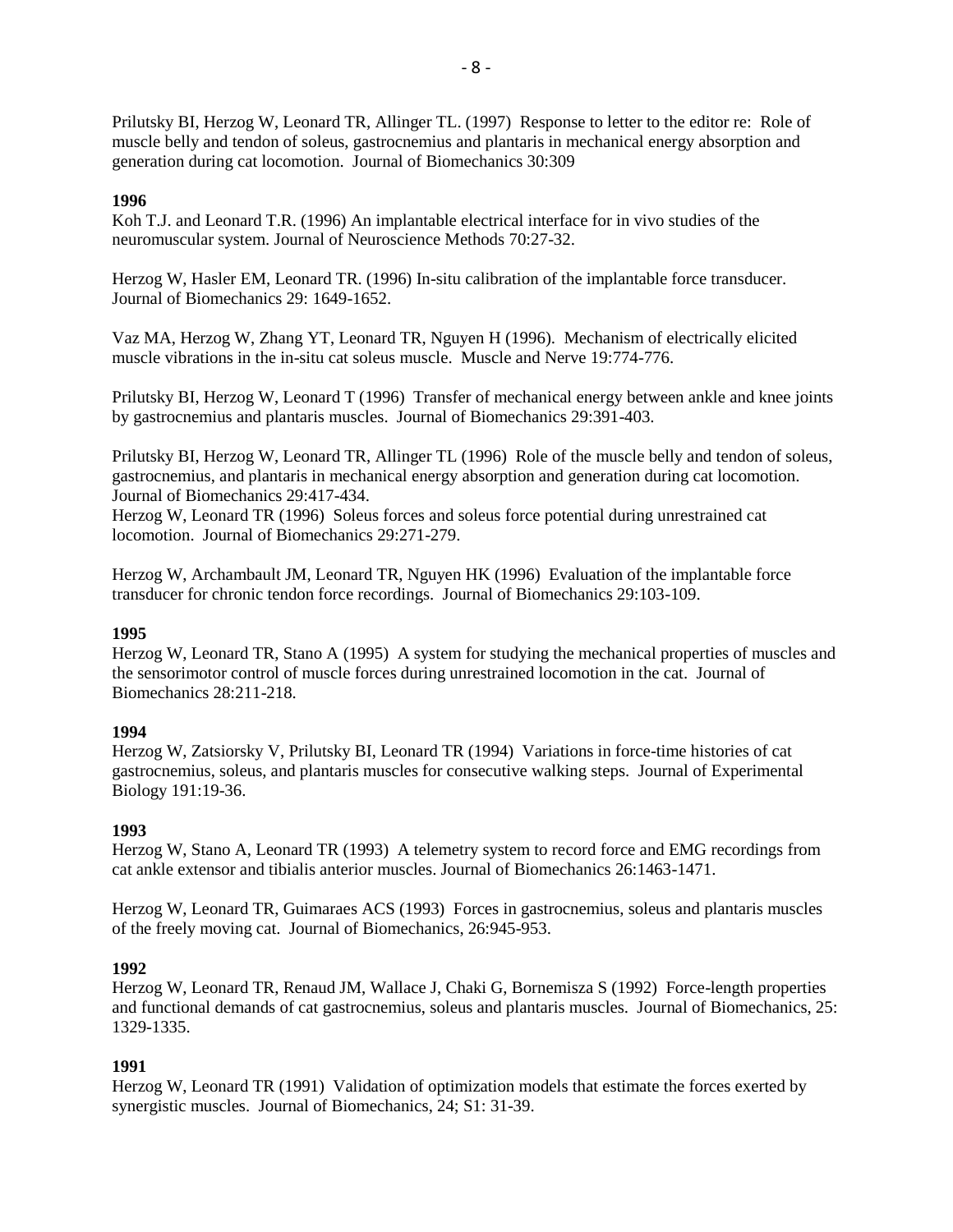**1990**

J.A. Hoffer, T.R. Leonard, C.L. Cleland and T. Sinkjaer (1990). Segmental reflex action in normal and decerebrate cats. Journal of Neurophysiology, 64: 1611-1624.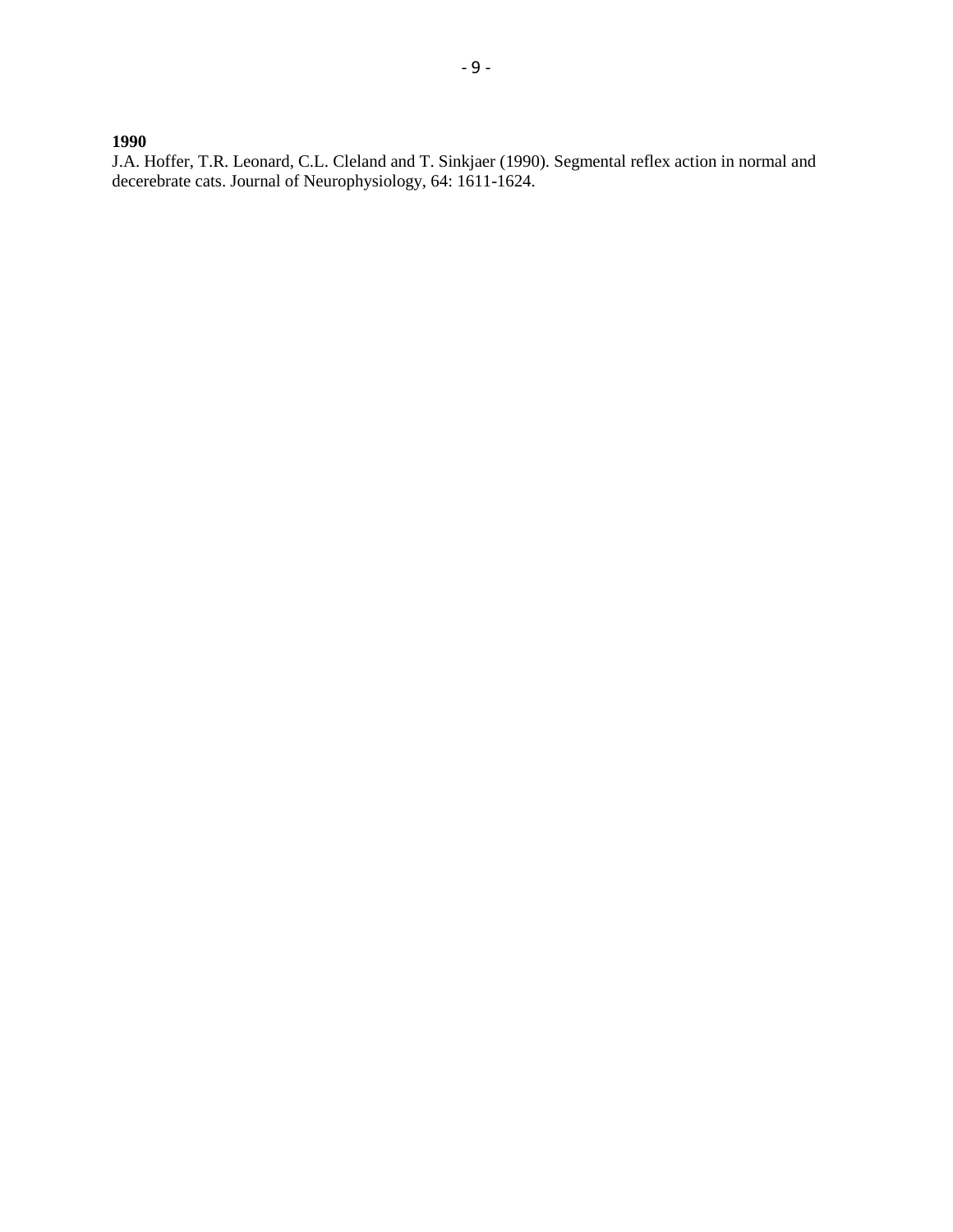# PEER-REVIEWED CONFERENCE PROCEEDINGS

# **2018**

Venus Joumaa, Ian C. Smith, Atsuki Fukutani, Timothy R. Leonard, Weikang Ma, Thomas C. Irving and Walter Herzog. EQUATORIAL AND MERIDIONAL X-RAY REFLECTIONS AFTER ACTIVE STRETCH AND SHORTENING IN SKELETAL MUSCLE. 47<sup>th</sup> European Muscle Conference, Budapest, Hungary, August 30-Septmber 3, 2018.

V. Joumaa, I.C. Smith, A. Fukutani, T.R. Leonard, W. Ma, T.C. Irving and W. Herzog. EVIDENCE FOR ACTIN FILAMENT STRUCTURAL CHANGES AFTER ACTIVE SHORTENING IN SKINNED MUSCLE BUNDLES. Biophysical Society Meeting, San Francisco, USA, Feb 17-21, 2018.

# **2017**

Tim Leonard, Azim Jinha and Walter Herzog. LOCALLY DEACTIVATED SARCOMERES DO NOT OVER-LENGTHEN IN MYOFIBRILS. XXVI Congress of the International Society of Biomechanics, Brisbane, Australia, 23-27 July, 2017.

T. Leonard and W. Herzog. ACTIVATED SKELETAL MUSCLE MYOFIBRILS HAVE DIFFERENT PEAK STRESSES AT SIMILAR SARCOMERE LENGTHS WHEN LENGTHENED BEYOND MYOFILAMENT OVERLAP. Biophysical Society Meeting, New Orleans, USA, Feb 11-15, 2017.

# **2016**

V. Joumaa, I. Smith, T. Leonard and W. Herzog. EFFECT OF ACTIVE SHORTENING AND STRETCHING ON LATTICE SPACING AND CROSS-BRIDGE BINDING IN SKINNED MUSCLE FIBRES. Biophysical Society Meeting, Los Angeles, USA, Feb 27-March 2, 2016.

# **2015**

T. Leonard, J. Herzog, A. Jinha, W. Herzog. PEAK FORCE AND HYSTERESIS IN ACTIVELY AND PASSIVELY LENGTHENED SKELETAL MUSCLE MYOFIBRILS AT VERY LONG SARCOMERE LENGTH. XXV Congress of the International Society of Biomechanics, Glasgow, UK, July 12-16, 2015.

M. Engel, T. Leonard and W. Herzog. Long-term simulation results in sarcomere length non-uniformity. XXV Congress of the International Society of Biomechanics, Glasgow, UK, July 12-16, 2015.

Kelly Larkin-Kaiser, V. Joumaa, T. Leonard J. Howard, W. Herzog. Larger isoforms of titin are associated with increased sarcomere lengths and severity of hip displacement in cerebral palsy. XXV Congress of the International Society of Biomechanics, Glasgow, UK, July 12-16, 2015.

Atsuki Fukutani, A. Sawatsky, T, Leonard and W. Herzog. Does Achilles tendon contribute to the force potentiation induced by stretch-shortening cycles? XXV Congress of the International Society of Biomechanics, Glasgow, UK, July 12-16, 2015.

J. Herzog, T. Leonard, A. Jinha, W. Herzog. TITIN HYSTERESIS IS GREATER FOR ACTIVELY LENGTHENED COMPARED TO PASSIVELY LENGTHENED SKELETAL MUSCLE SARCOMERES. Biophysical Society Meeting, Baltimore, USA, February 7-11, 2015.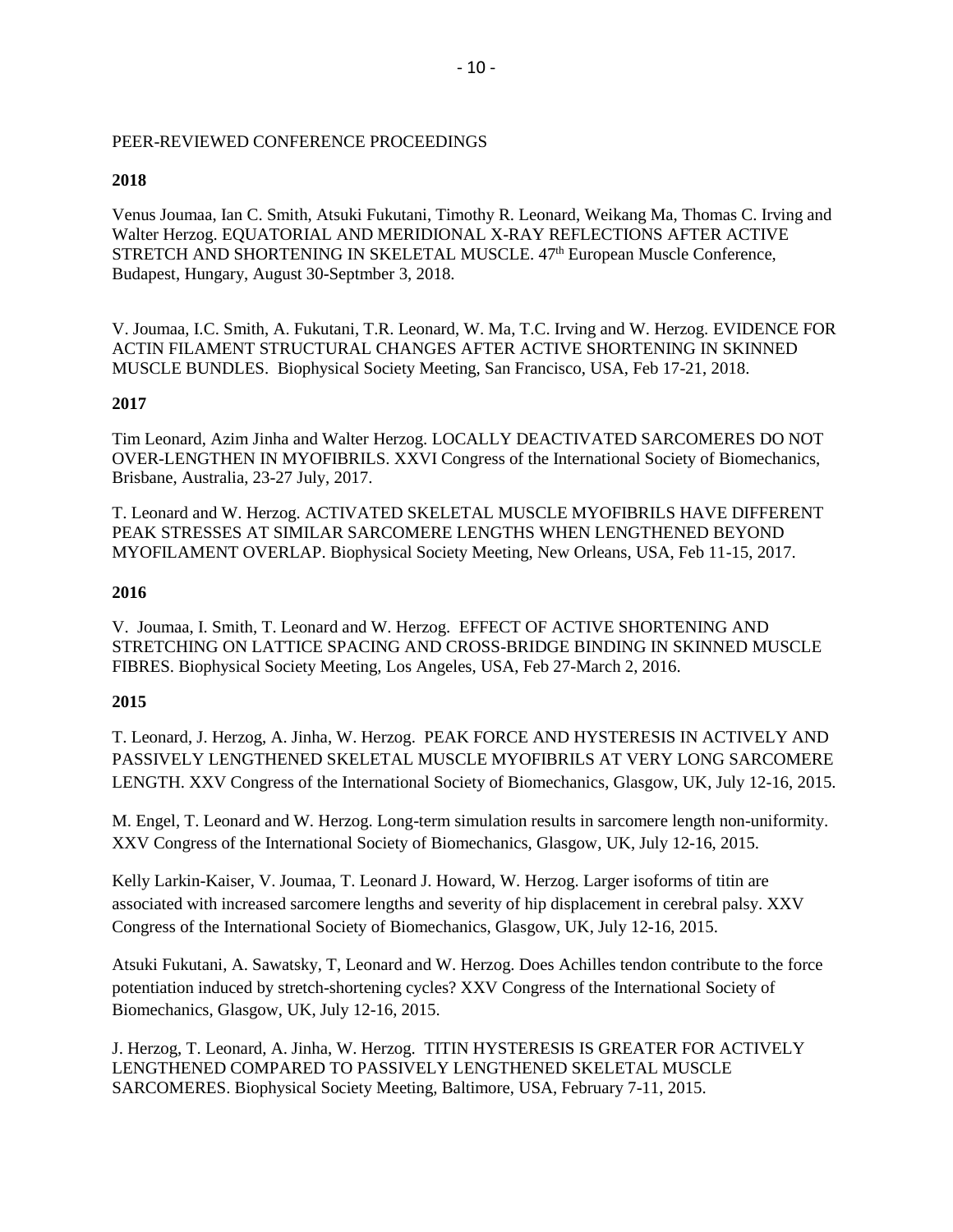# **2014**

M. DuVall, A, Jinha, T. Leonard and W. Herzog. Titin – Actin – Myosin Interaction Observed in Labeled Skeletal Myofibrils. Special Meeting of the German Society of Cell Biology-Molecular Insight into Muscle Function. Potsdam, Germany. June 10-13, 2014.

J.A. Herzog, T.R. Leonard, A. Jinha, W. Herzog. Titin visco-elasticity modulated by limiting Ig domain unfolding/refolding. Biophysical Society Meeting, San Francisco, USA, Feb 15-19, 2014.

K. Powers, A. Jinha, T. Leonard, W. Herzog. An Active Role for Titin in Skeletal Muscle. Biophysical Society Meeting, San Francisco, USA, Feb 15-19, 2014.

Egloff Christian,, Sawatsky Andrew, Leonard Tim, Fung Tak, Hart David, Valderrabano Victor, Herzog Walter. Effect of muscle weakness and joint inflammation on the onset and progression of osteoarthritis in the rabbit knee. AAOS Meeting 2014.

# **2013**

DuVall M, Jinha A, Leonard TR and Herzog W. Comparative Stress Production of Native and quantum Dot Labelled Rabbit Psoas Muscle Myofibrils. Proceedings of the international Society of Biomechanics meeting, Natal, Brazil. August 4-9, 2013.

Leonard TR, Herzog J, Jinha A and Herzog W. Myofibril (and Titin) Kinetics during Passive Stretchshortening Cycles. Proceedings of the international Society of Biomechanics meeting, Natal, Brazil. August 4-9, 2013.

Herzog J, Leonard TR, Jinha A and Herzog W. Modulation of Titin Elasticity in Working Muscle to Minimize Energy loss in Passive Stretch-shortening Cycles. Proceedings of the American Society of Biomechanics meeting. Omaha, Nebraska, USA. September 4-7, 2013.

Herzog J, Leonard T, Jinha A and Herzog W. Titin (Visco-) Elasticity and Ig domain un/re-folding kinetics. Proceedings of the 57<sup>th</sup> Annual Meeting of the Biophysical Society. Philadelphia, USA. Feb. 2-6, 2013.

# **2012**

Leonard TR, Herzog W. Skeletal Muscle Myofibril Force Production During Lengthening. Proceedings of the European Solid Mechanics Conference. Graz, Austria, July 9-13, 2012.

Walter Herzog, Appaji Panchangam, Michael DuVall, Tim Leonard. Skeletal Muscle Research Across Structural Levels. Proceedings of the  $17<sup>th</sup>$  Meeting of the Canadian Society for Biomechanics. Vancouver, B.C. June 6-9, 2012.

Maria Yamamoto, Tim Leonard, Walter Herzog. Rapid Serial Sarcomere Loss Caused By Electrical Stimulation In Rabbit Triceps Surae Muscles. Proceedings of the 17<sup>th</sup> Meeting of the Canadian Society for Biomechanics. Vancouver, B.C. June 6-9, 2012.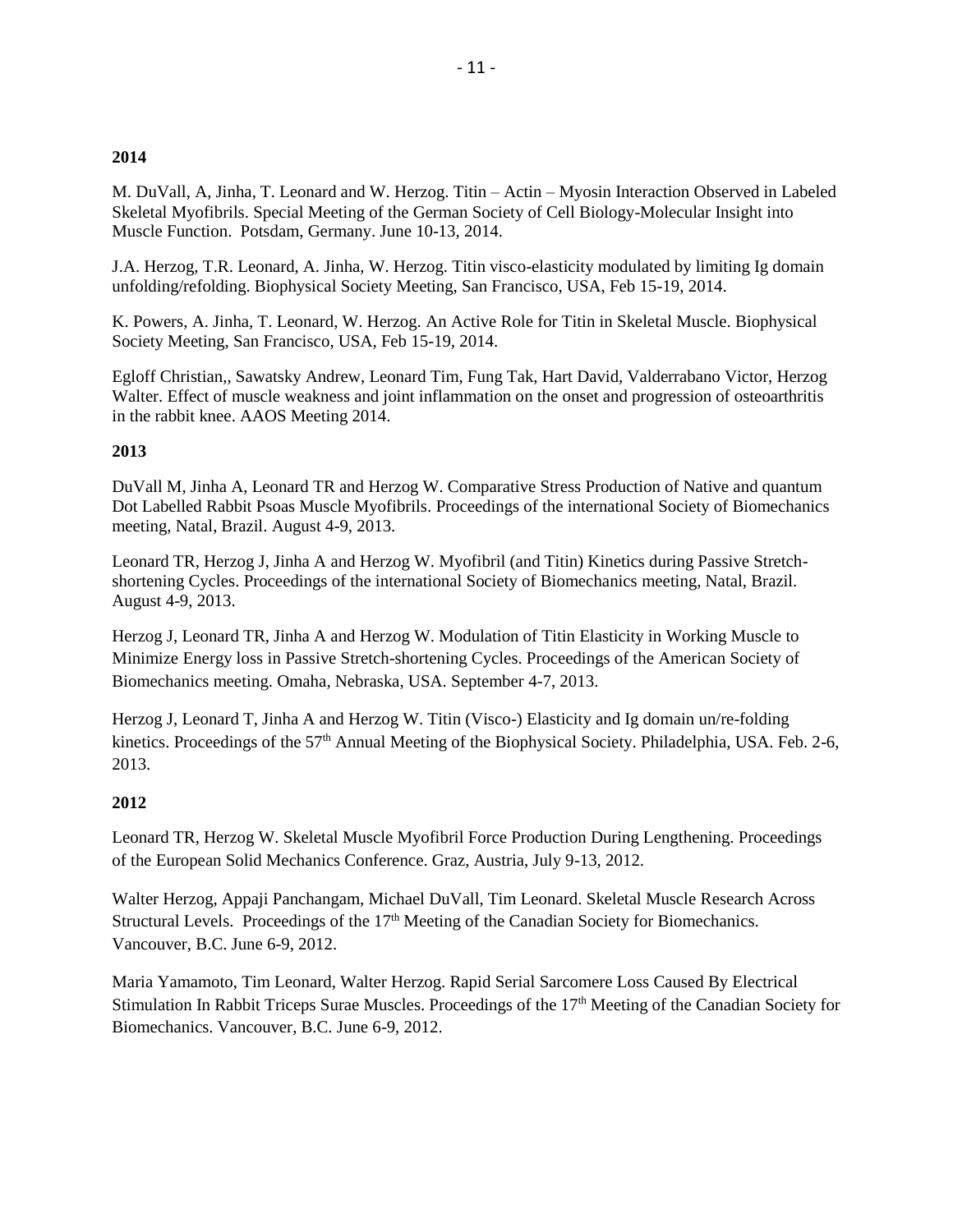Jens Herzog, Tim R. Leonard, Azim Jinha, Walter Herzog. Can We Study Titin Properties In Single Myofibrils? Proceedings of the 17<sup>th</sup> Meeting of the Canadian Society for Biomechanics. Vancouver, B.C. June 6-9, 2012.

Leonard, TR. Molecular and biomechanical aspects of skeletal muscle contraction. Proceedings of the 91<sup>st</sup> Annual meeting of the German Physiological Society, Dresden Germany, March 22-25, 2012.

J A Herzog, TR Leonard A Jinha and W. Herzog. Hysteresis and Efficiency in Passive Skeletal Muscle Myofibrils. Proceedings of the 56<sup>th</sup> Annual Meeting of the Biophysical Society. San Diego, California USA, February 25-29, 2012.

Mike DuVall, Azim Jinha, Tim Leonard, Walter Herzog. Z-line elongation observed in titin labeled myofibrils. Proceedings of the 56th Annual Meeting of the Biophysical Society. San Diego, USA. February 25-29, 2012.

# **2011**

Sawatsky A, Leonard T and Herzog W. Does knee extensor muscle imbalance cause changes in patellar tracking? Proceedings of the 35th Annual Meeting of the American Society for Biomechanics. Long Beach, California, August 1-13.

Leonard T. and Herzog W. Sarcomere behaviour in myofibrils during local deactivation. Proceedings of the 35th Annual Meeting of the American Society for Biomechanics. Long Beach, California, August 1- 13.

Herzog W, Leonard TR, Abusara Z, Han SK, and Sawatsky A.(2011) In vivo cartilage mechano-biology: How to make progress in osteoarthritis research. Proceedings of the 5<sup>th</sup> International Conference on Biomedical Engineering, Kuala Lumpur, Malaysia, June 20-23, page 32.

Leonard, TR. Force production in lengthened skeletal muscle. 4<sup>th</sup> International Sports Sciences Symposium for Active Life. Waseda University, Tokyo, Japan, 26 February, 2011.

# **2010**

Youssef A, Leonard TR, Herzog W (2010) Effects of hind limb muscle weakness on tibial cartilage degeneration in rabbits. Proceedings of the 16th Biannual Conference of the Canadian Society for Biomechanics, Kingston, ON, June 9-12.

Leumann A, Longino D, Fortuna R, Leonard TR, Valderrabano V, Herzog W (2010) Altered cell metabolism in tissues of the knee joint in a rabbit model of quadriceps muscle weakness. 56th Annual Meeting of the Orthopaedic Research Society, New Orleans, LA, March 6-9.

Leonard TR, Herzog W (2010) Passive force augmentation in actively stretched myofibrils and sarcomeres. Proceedings of the 54th Annual Meeting of the Biophysical Society, San Francisco, CA, February 20-24.

Leonard TR, Herzog W (2010) Residual force enhancement following stretch occurs in a single sarcomere. Proceedings of the 16th Biannual Conference of the Canadian Society for Biomechanics, Kingston, ON, June 9-12.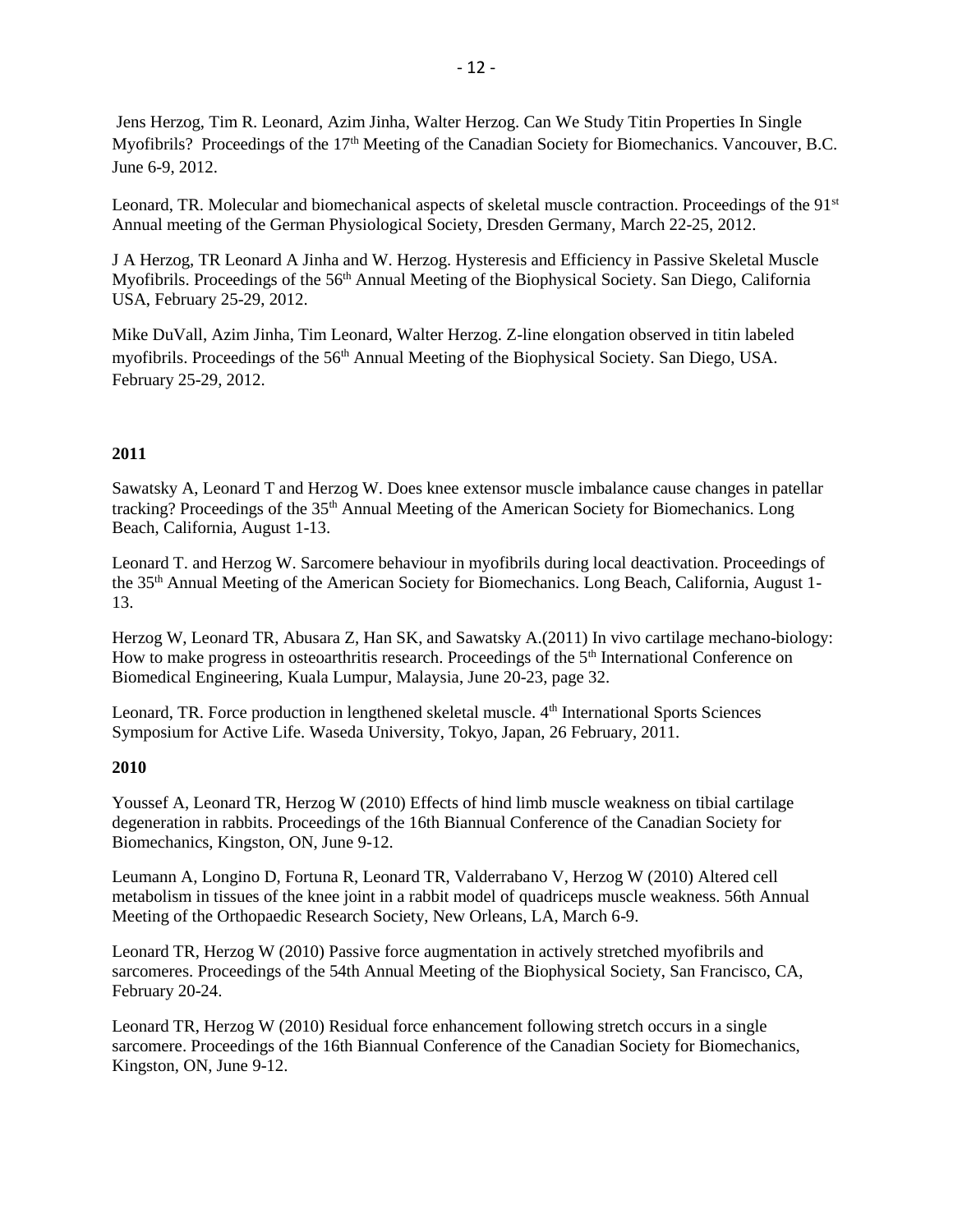Jinha A, Leonard TR, Herzog W (2010) Active force augmentation for physiologically relevant stretches in myofibrils and mechanically isolated sarcomeres. Biophysical Society 54th Annual Meeting, San Francisco, CA, February 20-24.

Youssef A, Longino D, Seerattan R, Leonard TR, Herzog W (2010) Exercising weak muscles causes selective degeneration of knee cartilage. 56th Annual Meeting of the Orthopaedic Research Society, New Orleans, LA, March 6-9.

# **2009**

Youssef A, Seerattan R, Leonard TR, Herzog W (2009) Effects of multiple-group muscle weakness on the retro-patellar cartilage in rabbits. Proceedings of the American Society of Biomechanics Conference, State College, PA, August 26-29.

Youssef A, Seerattan R, Leonard TR, Herzog W (2009) Effects of hind-limb weakness on knee osteoarthritis in rabbits. Proceedings of the 10th Annual Alberta Biomedical Engineering Conference, Banff, AB, October 23-25.

Leonard TR, Joumaa V, Herzog W (2009) Active and passive myofibrils lengthened beyond acto-myosin filament overlap produce different forces. Biophysical Society 53rd Annual Meeting, Boston, MA, February 28-March 4.

# **2008**

Leonard TR, Herzog W (2008) Skeletal muscle myofibrils fail at different forces but similar lengths for active and passive stretching. Proceedings of the 4th North American Combined Congress on Biomechanics (NACOB), Ann Arbor, MI, August 5-9.

Hisey B, Leonard TR, Herzog W (2008) Force enhancement reaches a plateau at critical stretch magnitudes. Proceedings of the 4th North American Combined Congress on Biomechanics (NACOB), Ann Arbor, MI, August 5-9.

Youssef A, Seerattan R, Leonard TR, Herzog W (2008) Muscle weakness causes joint degeneration in rabbits. Journal of Biomechanics, Proceedings of the 16<sup>th</sup> Congress, European Society of Biomechanics, Lucerne, Switzerland, July 6-9.

Leonard TR, Herzog W (2008) Active and passive skeletal muscle myofibrils fail during stretch at different forces. Journal of Biomechanics, Proceedings of the 16<sup>th</sup> Congress, European Society of Biomechanics, Lucerne, Switzerland, July 6-9.

Szabo E, Seerattan R, Leonard TR, Herzog W (2008) Strength training of the quadriceps muscles following ACL transection: Effects on strength and joint integrity. Proceedings of the 4th North American Combined Congress on Biomechanics(NACOB), Ann Arbor, MI, August 5-9.

Youssef A, Seerattan R, Leonard TR, Herzog W (2008) Muscle weakness causes joint degeneration in rabbits. Transactions of the 54th Annual Meeting of the Orthopaedic Research Society, San Francisco, CA, March 2-5.

Vaz MA, de la Roche C, Leonard TR, Herzog W (2008) The force-length relationship of the cat soleus muscle. Proceedings of the 4th North American Combined Congress on Biomechanics(NACOB), Ann Arbor, MI, August 5-9.

**2007**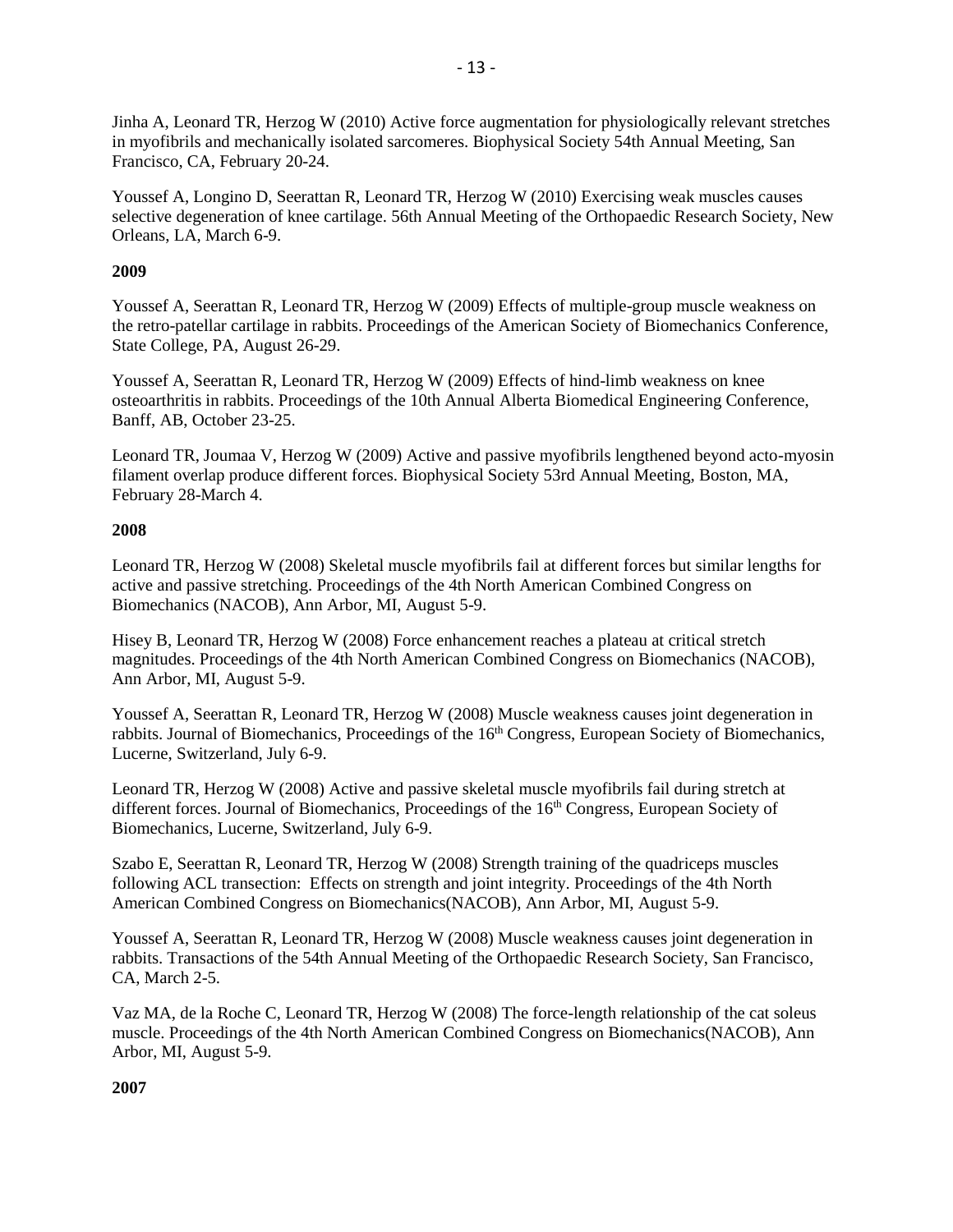Youssef A, Seerattan R, Leonard TR, Herzog W (2007) Muscle weakness causes joint degeneration in rabbits. Proceedings of the 8th Annual Alberta Biomedical Engineering Conference, Banff, AB, October 19-21.

Joumaa V, Leonard TR, Herzog W (2007) Calcium-dependent passive force enhancement in rabbit psoas and soleus myofibrils. Proceedings of the 51st Biophysical Society Annual Meeting, Baltimore, MD, March 3-7.

Szabo E, Leonard TR, Herzog W (2007) Quadriceps strength training inhibition following ACL injury. Proceedings of the 8th Annual Alberta Biomedical Engineering Conference, Banff, AB, October 19-21.

Hisey B, Leonard TR, Herzog W (2007) The effect of stretch magnitude on force enhancement. Proceedings of the 8th Annual Alberta Biomedical Engineering Conference, Banff, AB, October 19-21.

Joumaa V, Leonard TR, Herzog W (2007) Active and passive force enhancement in rabbit psoas myofibrils. Proceedings of the American Society of Biomechanics Conference, Stanford University, CA, August 22-25.

Herzog W, Leonard TR (2007) Residual force depression is not abolished following a quick shortening step. Proceedings of the American Society of Biomechanics Conference, Stanford University, CA, August 22-25.

Leonard TR, Joumaa V, Herzog W (2007) Sarcomeres on the descending limb of the force-length relationship exhibit stable behaviour. Proceedings of the 51st Biophysical Society Annual Meeting, Baltimore, MD, March 3-7.

# **2006**

Herzog W, Hisey B, Leonard TR (2006) Does force enhancement increase with increasing stretch magnitudes? Journal of Biomechanics, Abstracts of the 5th World Congress of Biomechanics, Munich, Germany, July 29-August 4.

Leonard TR, Herzog W (2006) Sarcomeres on the descending limb of the force length relationship are stable. Proceedings of the XIVth Biennial Conference for the Canadian Society for Biomechanics, Waterloo, ON, August 16-19.

Leonard TR, Joumaa V, Herzog W (2006) Sarcomeres are stable and show significant force enhancement on the descending limb of the force length relationship in single myofibrils. Proceedings of the 6th International Muscle Energetics Conference, Banff, AB, July 22-27.

Joumaa V, Rassier D, Leonard TR, Herzog W (2006) Is titin's calcium-dependent stiffness responsible for passive force enhancement in skeletal myofibrils. Proceedings of the 6th International Muscle Energetics Conference, Banff, AB, July 22-27.

Joumaa V, Rassier D, Brattberg H, Leonard TR, Jinha A, Herzog W (2006) Mechanism(s) of passive force enhancement in skeletal muscle: titin and/or cross-bridges? Proceedings of the XIVth Biennial Conference for the Canadian Society for Biomechanics, Waterloo, ON, August 16-19.

Vaz MA, Longino D, Leonard TR, Frank CB, Herzog W (2006) Six months botulinum toxin-induced quadriceps muscle weakness in the rabbit. Journal of Biomechanics, Abstracts of the 5th World Congress of Biomechanics, Munich, Germany, July 29-August 4.

**2005**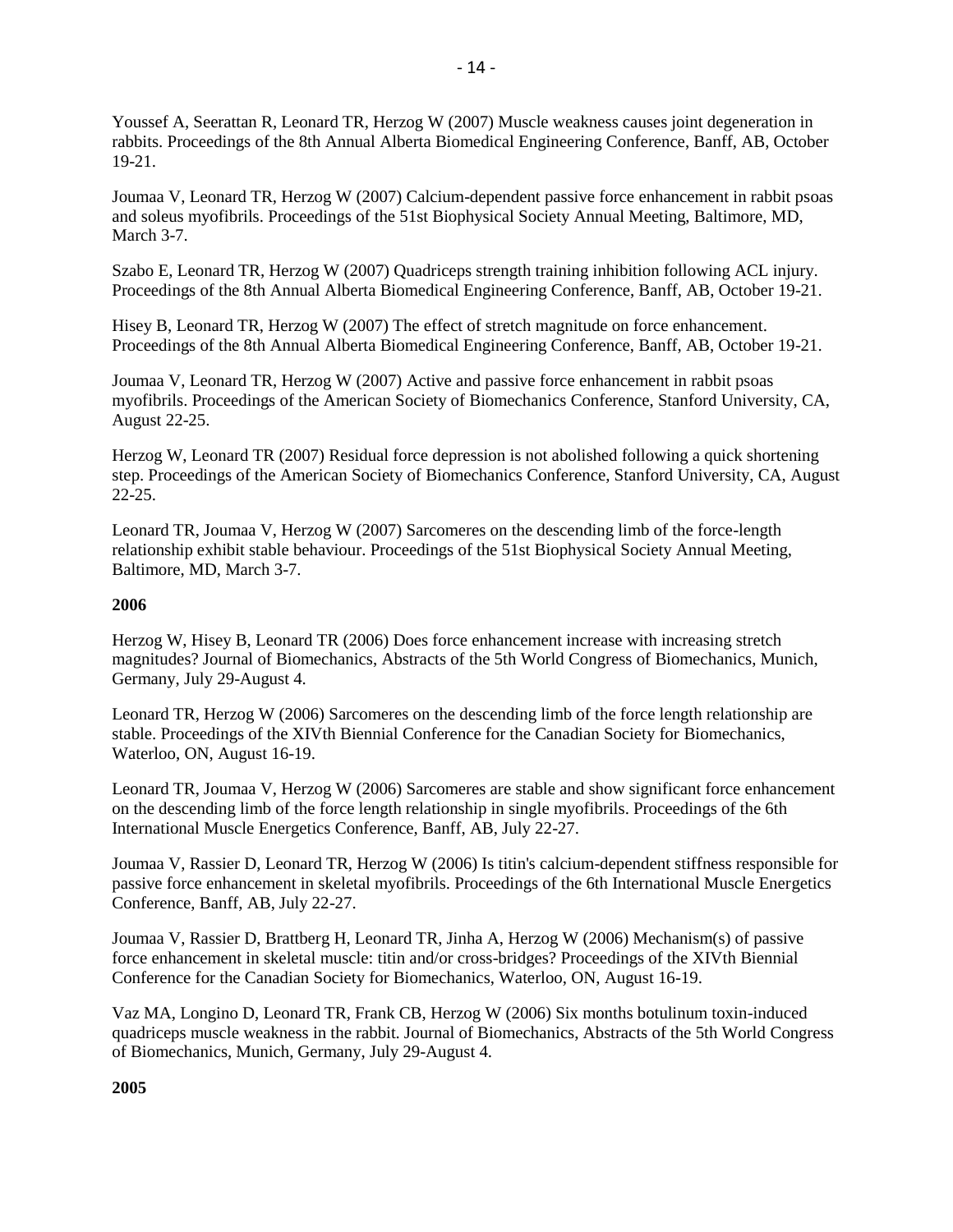Vaz MA, Longino D, Frank CB, Leonard TR, Herzog W (2005) Long term model of botulinum toxininduced muscle weakness in the rabbit. Proceedings of the ISB XXth Congress - ASB 29th Annual meeting, Cleveland, OH, July 31 - August 5.

Rassier D, Jinha A, Leonard TR, Herzog W (2005) Passive force and sarcomere length non-uniformity in single myofibrils . Biophysical Society 49th Annual meeting, Long Beach, CA, February 12-16.

Yaraskavitch M, Weiss-Bundy K, Leonard TR, Herzog W (2005) The effects of botulinum toxin type-A on the mechanical properties of skeletal muscle. Proceedings of the 6th Alberta Biomedical Engineering Conference, Banff, AB, October 21-23.

Bullimore SR, Leonard TR, Rassier D, Herzog W (2005) Effect of stretch or shortening amplitude on subsequent isometric muscle force. Proceedings of the ISB XXth Congress - ASB 29th Annual Meeting, Cleveland, OH, July 31 - August 5.

# **2004**

Clark AL, Herzog W, Hart DA, Mills L, Leonard TR (2004) Muscle induced patellofemoral joint loading effects cartilage MRNA levels 50th Annual meeting of the Orthopaedic Research Society, San Francisco, CA, March 7-10.

Park J-S, Bullimore SR, Leonard TR, Herzog W (2004) Contractile history influences the force-velocity relationship of skeletal muscle. Proceedings of the Thirteenth Biennial Conference, Canadian Society for Biomechanics, Halifax, N.S., August 4 - 7.

Rassier D, Leonard TR, Herzog W (2004) Sarcomere non-uniformity associated with stability of skeletal muscle myofibrils. Proceedings of the 28th Annual Conference of the American Society of Biomechanics, Portland, OR, September 8-11.

Weiss-Bundy K, Leonard TR, Herzog W (2004) Muscle weakness and force sharing in the cat hindlimb. Proceedings of the 5th Alberta Biomedical Engineering Conference, Banff, AB, October 22-24.

Clark AL, Herzog W, Matyas JR, Barclay LD, Leonard TR (2004) Heterogeneous adaptation of the patellofemoral joint to short-and long-term anterior cruciate ligament deficiency. Proceedings of the 28th Annual Conference of the American Society of Biomechanics, Portland, OR, September 8-11.

Weiss-Bundy K, Leonard TR, Herzog W (2004) Muscle weakness and force sharing in the cat hindlimb. Proceedings of the 28th Annual Conference of the American Society of Biomechanics, Portland, OR, September 8-11.

Leonard TR, Herzog W (2004) Does force depression in skeletal muscle depend on the speed of shortening?. Proceedings of the Thirteenth Biennial Conference, Canadian Society for Biomechanics, Halifax, N.S., August 4 - 7.

#### **2003**

Clark AL, Herzog W, Matyas JR, Barclay LD, Leonard TR (2003) Compression-induced changes in chondrocyte shape and volume during the progression of osteoarthritis Proceedings of the 49th annual Meeting of the Orthopaedic Research Society, New Orleans, LA, February 2-5.

Herzog W, Leonard TR (2003) The effects of activation on passive force enhancement in skeletal muscle. Proceedings of the XIXth Congress of the International Society of Biomechanics, Dunedin, New Zealand, July 6-11.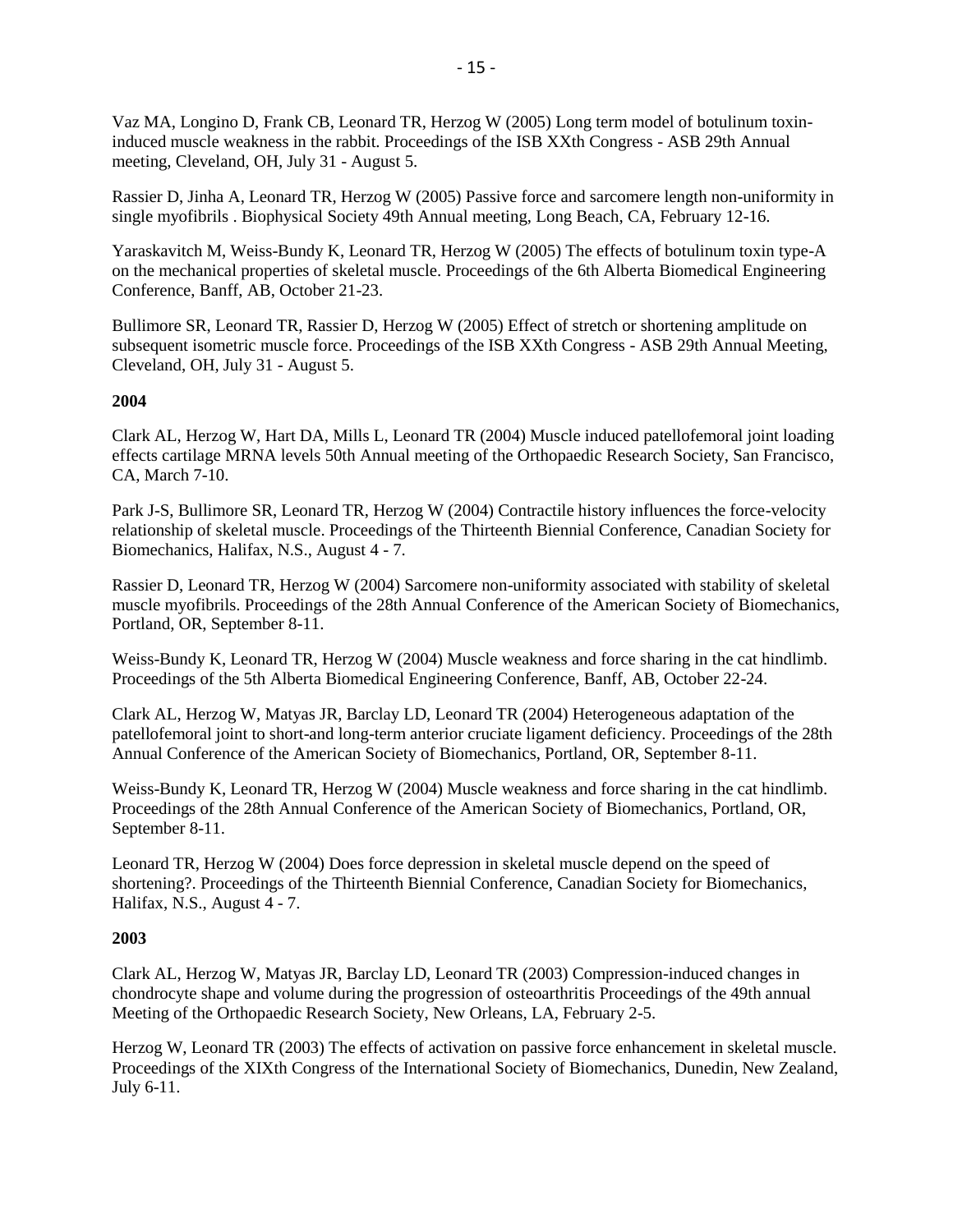Kaya M, Leonard TR, Herzog W (2003) A new kinetics-based classification of the stance phase of walking. Proceedings of the XIXth Congress of the International Society of Biomechanics, Dunedin, New Zealand, July 6-11.

Kaya M, Leonard TR, Herzog W (2003) Speed-dependent deactivation of the cat soleus? IFMBE Proceedings of the World Congress on Medical Physics and Biomedical Engineering, Sydney, Australia, August 24-29.

Clark AL, Herzog W, Hart DA, Mills L, Leonard TR (2003) Site specific differences in cartilage mRNA levels following muscle-induced patellofemoral joint loading. Proceedings of the 4th Biomedical Engineering Conference, Banff, AB, October 24-26.

# **2002**

Herzog W, Kaya M, Leonard TR (2002) Work production in cat soleus and medial gastrocnemius during locomotion. Proceedings of the Banff Symposium on Skeletal Muscle, Banff, AB.

Kaya M, Leonard TR, Herzog W (2002) Coordination of cat MG and SOL during voluntary movements. Proceedings of the 3rd Alberta Biomedical Engineering Conference, Banff, AB, November 8-10.

Kaya M, Leonard TR, Herzog W (2002) Coordination of cat gastrocnemius and soleus during voluntary movements. Proceedings of the Banff Symposium on Skeletal Muscle, Banff, AB.

Kaya M, Leonard TR, Herzog W (2002) Coordination of cat gastrocnemius and soleus during locomotion based on direct measurement of in vivo muscle forces and Emgs. Proceedings of the IV World Congress of Biomechanics, Calgary, AB.

Clark AL, Herzog W, Matyas JR, Barclay LD, Leonard TR (2002) Chondrocyte deformation in early stage Osteoarthritic (OA) articular cartilage. Proceedings of the IV World Congress of Biomechanics, Calgary, AB, August 4-9.

Schachar R, Herzog W, Leonard TR (2002) Effects of Stretching and Shortening on Isometric Forces on the Descending Limb of the Force-Length Relationship in Cat Soleus Muscle. Proceedings of the IV World Congress of Biomechanics, Calgary, AB.

Schachar R, Herzog W, Leonard TR (2002) Force production on the descending limb of the force-length relationship following skeletal muscle stretching and shortening. Proceedings of the Banff Symposium on Skeletal Muscle, Banff, AB.

Schachar R, Herzog W, Leonard TR (2002) Force enhancement and force depression following active muscle stretching and shortening on the descending limb of the force-length relationship. Proceedings of the 3rd Alberta Biomedical Engineering Conference, Banff, AB, November 8-10.

Clark AL, Herzog W, Matyas JR, Leonard TR (2002) Osteoarthritic morphological pathology. 57 months post anterior cruciate ligament transaction in the feline knee joint. 48th Annual Meeting of the Orthopaedic Research Society, Dallas, Texas, February 10-13.

MacNaughton M, Leonard TR, Herzog W (2002) In vivo changes in muscular activation before and after anterior cruciate ligament transaction in the feline hindlimb. Proceedings of the 3rd Alberta Biomedical Engineering Conference, Banff, AB, November 8-10.

Herzog W, Leonard TR (2002) Mechanical properties of the passive component of force enhancement. Proceedings of the Annual meeting of the Society for Experimental Biology, Swansea, UK, April 8-12.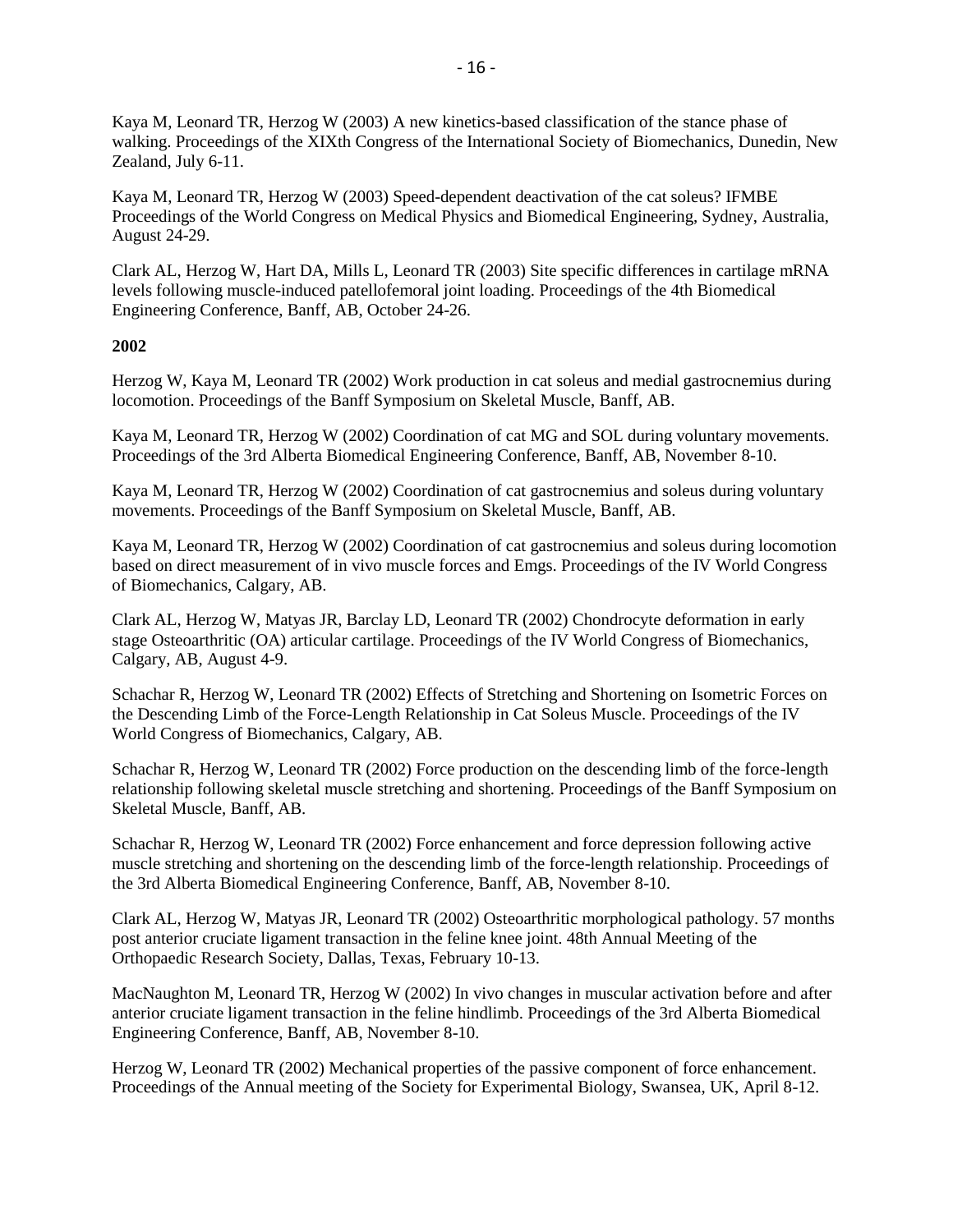Butterfield T, Leonard TR, Herzog W (2002) Fiber strain and damage during eccentric exercise in the Rabbit TA. Proceedings of the 3rd Alberta Biomedical Engineering Conference, Banff, AB, November 8- 10.

Butterfield T, Leonard TR, Herzog W (2002) Acute bout of exercise in the rabbit TA shows concomitant fiber length shortening and a subsequent shift in the force length relationship. Proceedings of the IV World Congress of Biomechanics, Calgary, AB, August 4-9.

# **2001**

Herzog W, Leonard TR (2001) Can muscles produce more mechanical work than their fibres? 25th Annual Meeting of the American Society of Biomechanics, San Diego, CA, Aug 8-11.

Herzog W, Lee HD, Wakeling JM, Schachar R, Leonard TR (2001) History dependent force properties of skeletal muscle: in vitro, in situ and in vivo considerations. XVIIIth Congress of the International Society of Biomechanics, Zurich, Switzerland, July 8-13.

Kaya M, Leonard TR, Herzog W (2001) The distinct function of cat soleus and medial gastrocnemius during different types of locomotion. XVIIIth Congress of the International Society of Biomechanics, Zurich, Switzerland, July 8-13.

Leonard TR, Kaya M, Herzog W (2001) In vivo mechanics of selected cat hindlimb muscles during locomotion and other activities. XVIIIth Congress of the International Society of Biomechanics, Zurich, Switzerland, July 8-13.

Herzog W, Symons B, Leonard TR (2001) Forces and elongations of the vertebral artery during range of motion testing, diagnostic procedures, and neck manipulative treatments. Proceedings of the World Federation of Chiropractic 6th Biennial Congress, Palais des Congres, Paris, France, May 21 - 26.

Kaya M, Leonard TR, Herzog W (2001) Consideration of one- and two-joint muscle function based on direct measurement of in vivo muscle forces. 25th Annual Meeting of the American Society of Biomechanics, San Diego, CA, Aug 8-11.

Herzog W, Leonard TR (2001) A new mechanism for force enhancement following stretch of skeletal muscle. Society for Experimental Biology, University of Kent at Canterbury, Canterbury, UK, April 2-6.

Kaya M, Leonard TR, Herzog W (2001) Force-sharing among the cat ankle muscles during various types of locomotion. Society for Experimental Biology, University of Kent at Canterbury, Canterbury, UK, April 2-6.

Schachar R, Herzog W, Leonard TR (2001) Stability of skeletal muscle on the descending limb of the force-length relationship. XVIIIth Congress of the International Society of Biomechanics, Zurich, Switzerland, July 8-13.

# **2000**

Herzog W, Leonard TR (2000) In vivo fibre mechanics and the role of series elasticity on the contractile properties of pennate muscle. 5th Annual Congress of the European College of Sport Science, Jyvaskyla, Finland, July 19-23.

Clark AL, Herzog W, Leonard TR (2000) Gross Morphology, contact area and pressure distribution in a long-term feline model of osteoarthritis. Canadian Orthopaedic Research Society, Edmonton, AB, June 3- 6.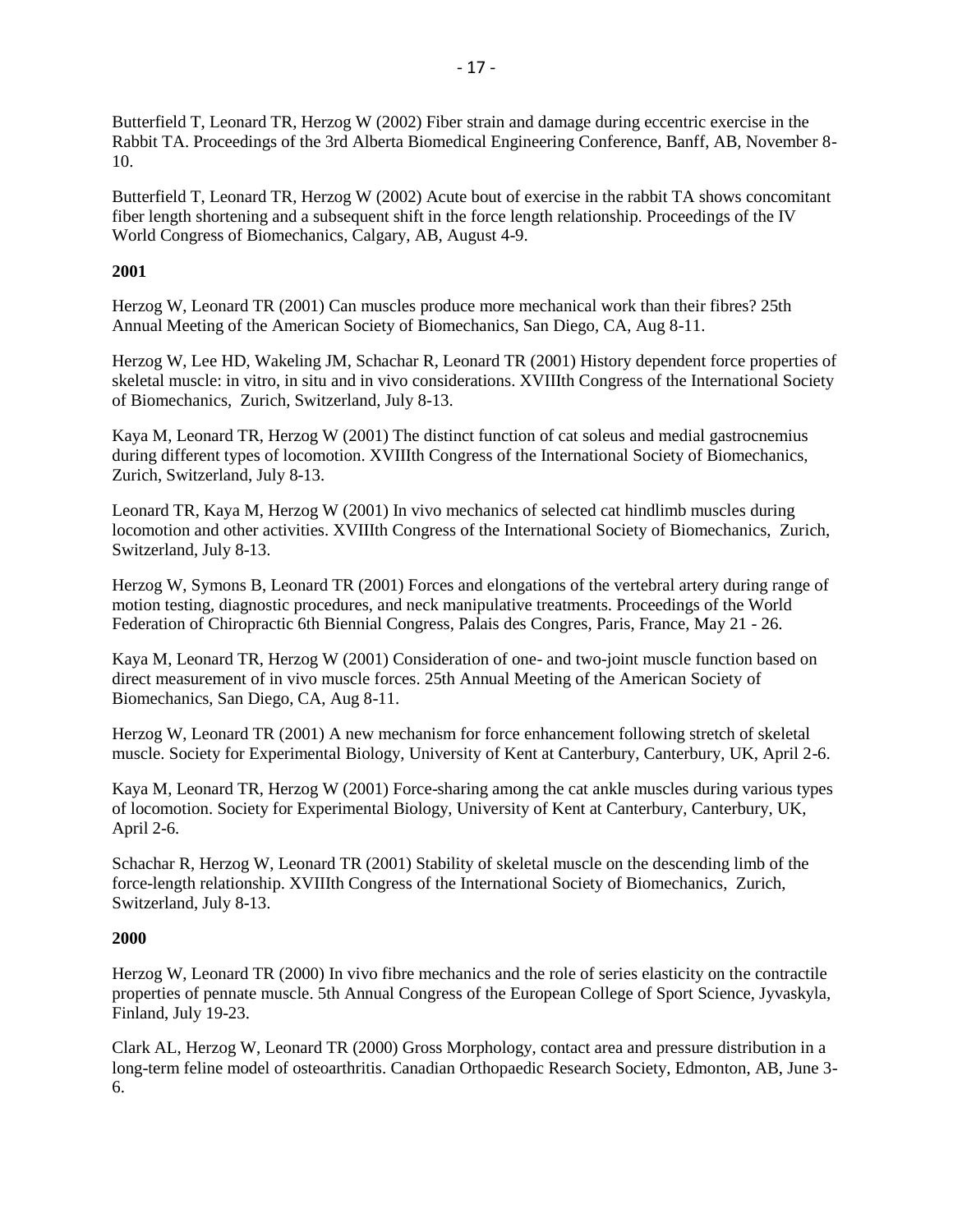Herzog W, Leonard TR (2000) In vivo fibre length changes in the cat soleus. XIth Congress of the Canadian Society for Biomechanics, August 23-26.

Kaya M, Herzog W, Leonard TR (2000) Function of one - and two-joint muscles during cat locomotion based on direct measurement of in vivo muscle forces. XIth Congress of the Canadian Society for Biomechanics, August 23-26.

Herzog W, Leonard TR (2000) In vivo mechanics and function of selected cat hindlimb muscles during locomotion. Proceedings of the Society of Experimental Biology, Exeter, UK.

Herzog W, Hasler EM, Leonard TR (2000) The mechanics and neuromuscular control of the cat knee following ACL transection. Canadian Orthopaedic Research Society, Edmonton, AB, June 3-6.

Herzog W, Leonard TR, Stano A (2000) Force transmission in unipennate skeletal muscle. XIth Congress of the Canadian Society for Biomechanics, August 23-26.

Schachar R, Herzog W, Leonard TR (2000) Stability and the descending limb of the force-length relation in mammalian skeletal muscle. XIth Congress of the Canadian Society for Biomechanics, August 23-26.

Clark AL, Herzog W, Leonard TR (2000) Contact area and pressure distribution in the feline patellofemoral joint under physiological loading conditions. XIth Congress of the Canadian Society for Biomechanics, August 23-26.

### **1999**

Kaya M, Herzog W, Leonard TR (1999) Consideration on the function of mono- and biarticular muscles during cat locomotion. Proceedings of the XVIIth International Society of Biomechanics Congress, Calgary, AB, August 8-13.

Wu JZ, Herzog W, Leonard TR (1999) Modelling history-dependent behaviour of muscle during concentric contraction. Proceedings of the XVIIth International Society of Biomechanics Congress, Calgary, AB, August 8-13.

Carvalho W, Leonard TR, Herzog W (1999) Structural changes during isometric contractions of the cat medial gastrocnemius. Proceedings of the XVIIth International Society of Biomechanics Congress, Calgary, AB, August 8-13.

Leonard TR, Herzog W, Suter E, Nguyen H (1999) Measurement of relative bone movement in the anterior cruciate ligament transected cat knee using sonomicrometry. Proceedings of the 45th Annual Meeting, Orthopaedic Research Society, Anaheim, CA, February 1-4.

Carvalho W, Leonard TR, Herzog W (1999) The influence of pennation and series elasticity on the sarcomere force-length behaviour of cat skeletal muscle. Proceedings of the Canmore Symposium on Skeletal Muscle, Canmore, AB, August 6-7.

Symons B, Leonard TR, Herzog W (1999) Strain in vertebral and carotid arteries during high-speed, lowamplitude chiropractic neck manipulation. World Conference of Chiropractic, New Zealand.

# **1998**

Herzog W, Leonard TR (1998) Central vs Peripheral mechanisms of force-sharing among synergistic muscles. 3rd World Congress of Biomechanics, Sapporo, Japan, August 2-8.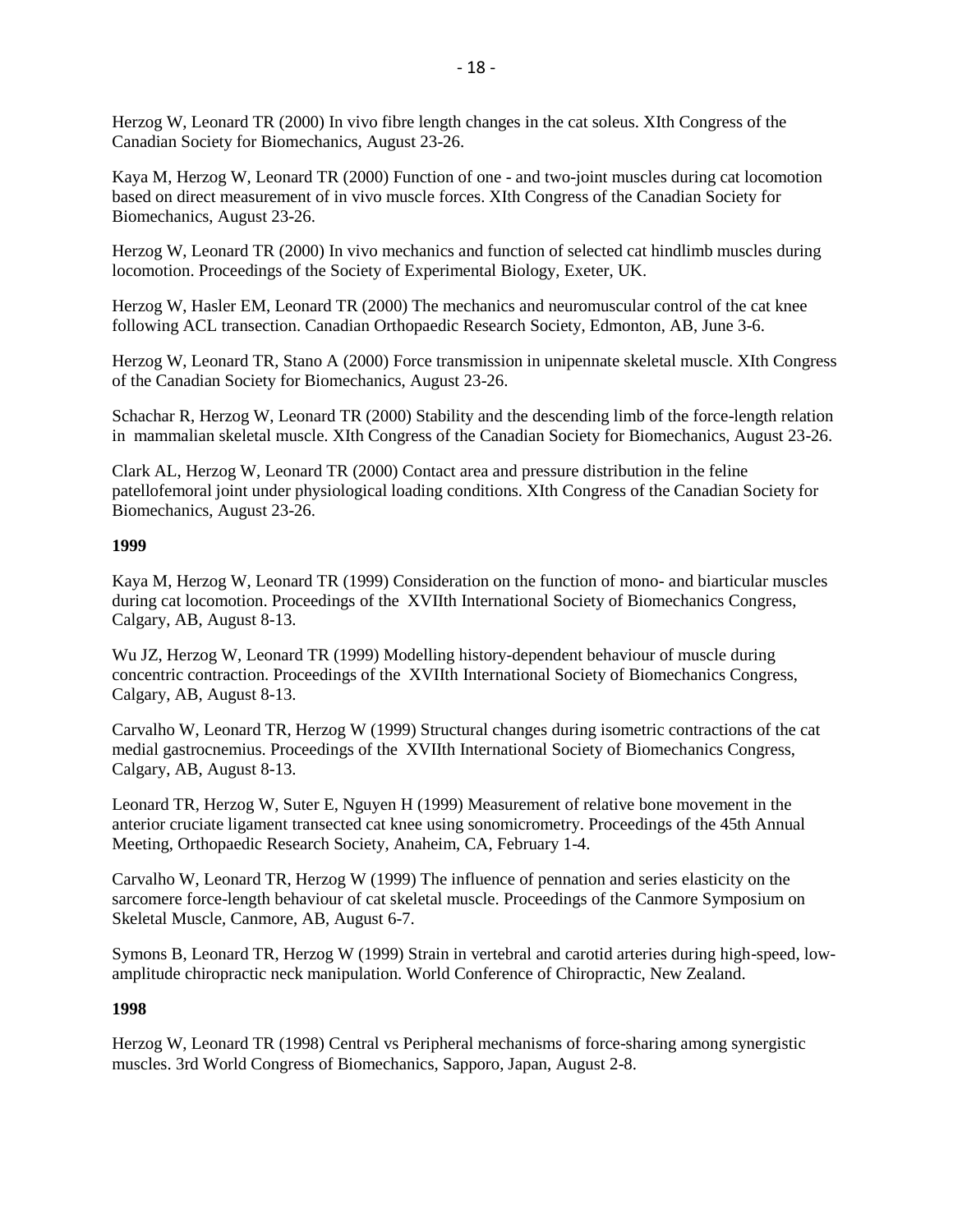Herzog W, Wu JZ, Suter E, Leonard TR (1998) The effect of changes in cartilage properties on force transmission across joints in an experimental model of osteoarthritis. Proceedings of the Orthopaedic Research Society.

Symons B, Herzog W, Leonard TR (1998) Strains in vertebral and carotid arteries during cervical manipulation. The Inaugural Scientific Conference of the Consortium of Canadian Chiropractic Research Centres, Calgary, AB, November 14-15.

Archambault JM, Herzog W, Leonard TR (1998) Measurement of tendon strain in situ with sonomicrometry. 3rd World Congress of Biomechanics, Sapporo, Japan, August 2-8.

Carvalho W, Herzog W, Leonard TR (1998) Global deformation of unipennate cat medial gastrocnemius during dynamic contraction. Proceedings of the 3rd North American Congress on Biomechanics, Waterloo, ON, August 14-18.

Herzog W, Wu JZ, Leonard TR (1998) Force depression following shortening in mammalian skeletal muscle: energy considerations. Proceedings of the 3rd North American Congress on Biomechanics, Waterloo, ON, August 14-18.

Symons B, Herzog W, Leonard TR, Nguyen H (1998) Reflex responses associated with Activator 7 treatment. Proceedings of 1998 International Conference on Spinal Manipulation, Vancouver, B.C., July 16-19.

# **1997**

Herzog W, Wu JZ, Leonard TR, Suter E, Diet S, Muller C, Mayzus P (1997) Mechanical and functional properties of cat knee articular cartilage 16 weeks post ACL transection. XVIth Congress of the International Society of Biomechanics, Tokyo, Japan.

Herzog W, Leonard TR (1997) Long-lasting or transient force depressions in skeletal muscles following shortening. XVIth Congress of the International Society of Biomechanics, Tokyo, Japan.

Herzog W, Suter E, Hasler EM, Leonard TR (1997) Experimental model of osteoarthritis. Proceedings of the Arthritis 2000 Conference, Ottawa, ON.

# **1996**

Suter E, Herzog W, Leonard TR (1996) Changes in the kinematics and external kinetics after ACL transection in a long-term animal model of osteoarthritis. Proceedings of the Canadian Orthopaedic Research Society, Quebec City, QC, May 24.

Herzog W, Leonard TR (1996) History-dependence of muscular force: shortening contractions. Proceedings, Ninth Biennial Conference, Canadian Society for Biomechanics, Burnaby, B.C.,.

Hasler EM, Herzog W, Leonard TR, Stano A, Nguyen H (1996) Acute changes in knee joint loading and kinematics after ACL transection in the cat hindlimb. Proceedings of the Ninth Biennial Conference, Canadian Society for Biomechanics, Burnaby, B.C., August 21-24.

Suter E, Herzog W, Leonard TR (1996) Changes in loading characteristics and joint degeneration after ACL transection: a long-term animal model of osteoarthritis. Proceedings, Ninth Biennial Conference, Canadian Society for Biomechanics, Burnaby, B.C.,.

Koh TJ, Leonard TR, Stano A, Herzog W (1996) A system for chronic loading of muscle and tendon. Proceedings of the Canadian Orthopaedic Research Society, Quebec City, QC, May 24.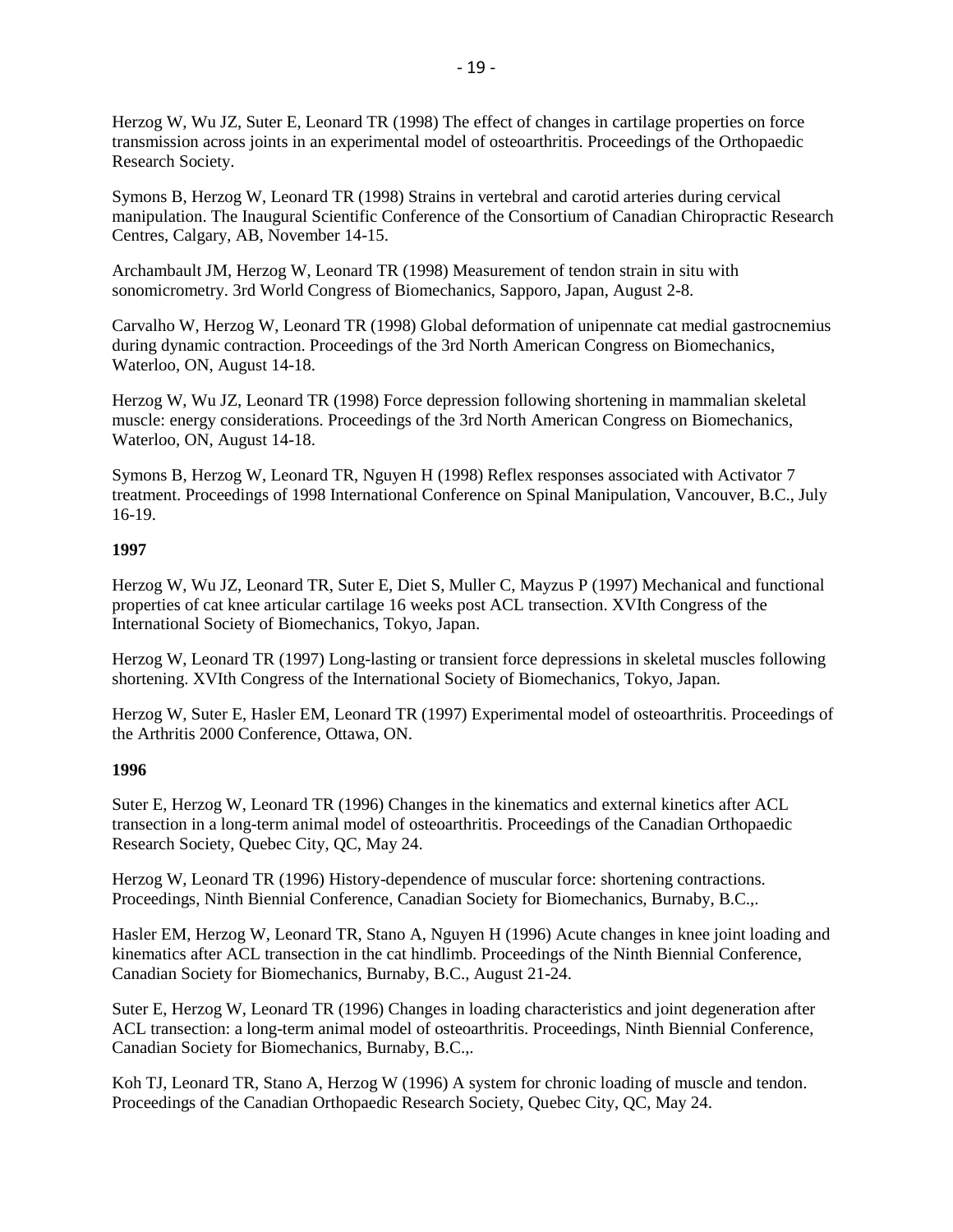Herzog W, Hasler EM, Leonard TR (1996) An accurate and reliable method for calibrating an implantable force transducer. Proceedings of the Canadian Orthopaedic Research Society, Quebec City, QC, May 24.

# **1995**

Herzog W, Hasler EM, Maitland ME, Ronsky JL, Leonard TR (1995) In-situ pressure and displacement measurements in ACL-deficient knee joints. The Whitaker Foundation Biomedical Engineering Research Conference, Snowbird, UT.

Hasler EM, Herzog W, Leonard TR (1995) Muscular forces and EMGs before and after transection of the anterior cruciate ligament in the cat hindlimb. Proceedings of the 19th Annual Meeting of the American Society of Biomechanics, Stanford, CA, August 24-26.

Hasler EM, Herzog W, Leonard TR (1995) External and internal joint loading in intact and anterior cruciate ligament deficient cat hindlimbs. Transactions of the Combined Orthopaedic Research Societies Meeting, San Diego, CA, November 5-8.

Herzog W, Leonard TR (1995) Soleus forces and soleus force potential during unrestrained cat locomotion. XVth Congress of the International Society of Biomechanics, Jyvaskyla, Finland.

Prilutsky BI, Herzog W, Leonard TR (1995) Mechanical work and peak forces of cat ankle extensor muscles as possible determinants of the gait transition from walking to trotting. XVth Congress of the International Society of Biomechanics, Jyvaskyla, Finland.

Vaz MA, Herzog W, Zhang YT, Leonard TR, Nguyen H (1995) Mechanism of electrically elicited vibrations in the in-situ cat soleus muscle. Proceedings, 3rd European Conference on Engineering and Medicine, Florence, Italy.

# **1994**

Brooks JG, Herzog W, Leonard TR (1994) Simultaneous measurement of whole muscle and fiber forcelength properties of the cat MG in-situ. Second World Congress of Biomechanics, Amsterdam, The Netherlands, July 10-15, vol.II,.

Brooks JG, Herzog W, Leonard TR (1994) Fiber dynamics of unipennate cat medial gastrocnemius during active shortening. Proceedings of the Eighth Biennial Conference, Canadian Society for Biomechanics, Calgary, AB, August 18-20.

Prilutsky BI, Herzog W, Leonard TR (1994) Transfer of mechanical energy between ankle and knee joints by cat gastrocnemius and plantaris muscles during walking and trotting. Second World Congress of Biomechanics, Amsterdam, vol.II,.

Prilutsky BI, Herzog W, Leonard TR, Allinger TL (1994) Role of the muscle belly and tendon of cat soleus, gastrocnemius, and plantaris in mechanical energy absorption and generation during locomotion. Proceedings, Eighth Biennial Conference, Canadian Society for Biomechanics, Calgary, AB.

# **1993**

Herzog W, Leonard TR, Nguyen H (1993) Force-sharing among cat gastrocnemius, soleus, and plantaris muscles during a fatigue protocol. International Society of Biomechanics XIV Congress, Paris, France, July 4-8.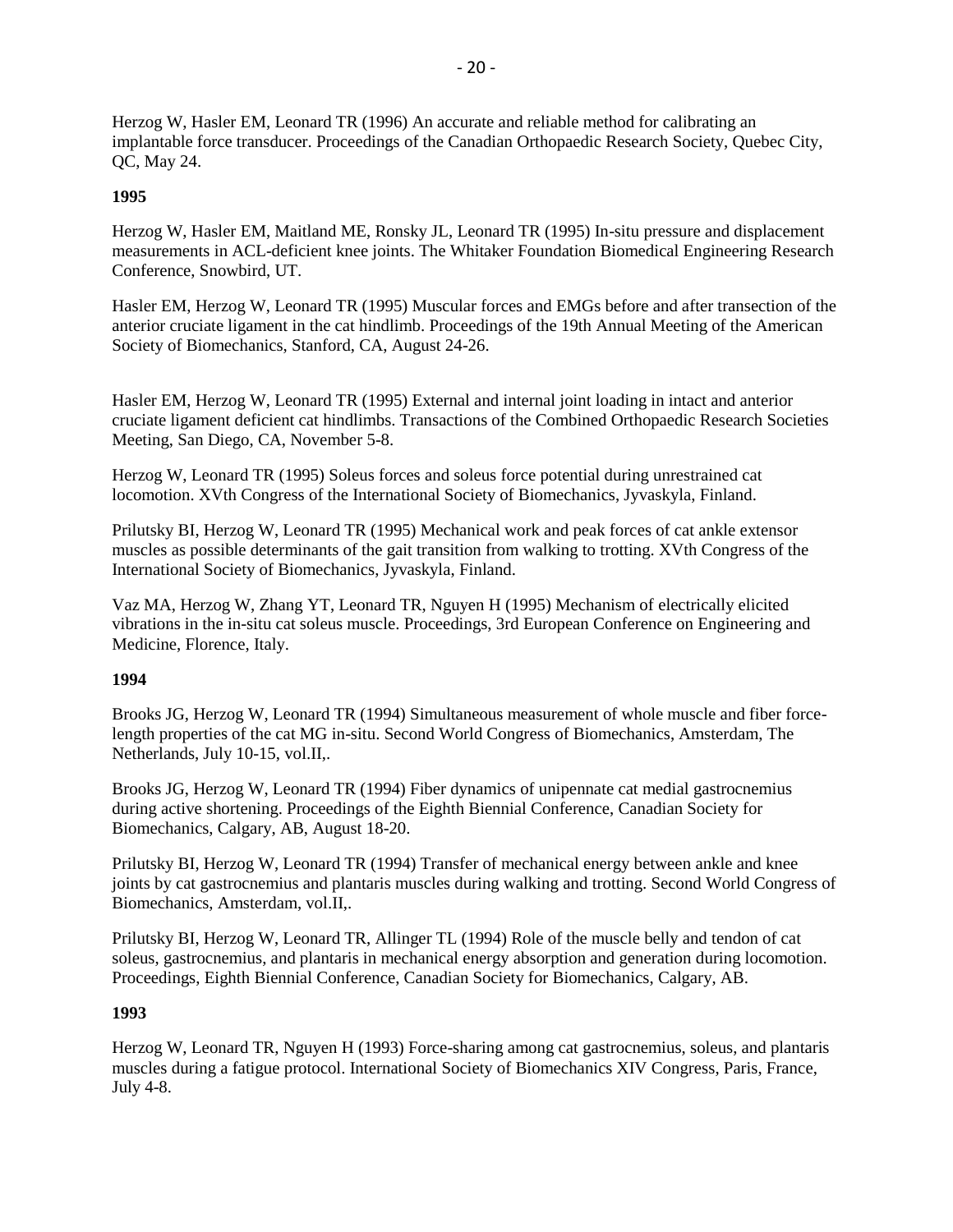Herzog W, Leonard TR (1993) Variations in force sharing among cat triceps surae/plantaris and tibialis anterior muscles for changing speeds of locomotion. International Union of Physiological Sciences, Glasgow, UK, August 1-6.

Herzog W, Leonard TR (1993) Changes in force sharing among cat triceps surae muscles as a function of movement intensity. International Society of Biomechanics XIV Congress, Paris, France, July 4-8.

Herzog W, Leonard TR, Nguyen H (1993) Force sharing among cat gastrocnemius, soleus and plantaris muscles during a fatigue protocol. International Society of Biomechanics XIV Congress, Paris, France, July 4-8.

Herzog W, Leonard TR, Prilutsky BI (1993) Why is peak soleus force in the cat almost constant at different speeds of locomotion? International Society of Biomechanics XIV Congress, Paris, France, July 4-8.

Herzog W, Leonard TR, Prilutsky BI (1993) Why is peak soleus force in the cat almost constant at different speeds of locomotion? International Society of Biomechanics XIV Congress, Paris, France, July 4-8.

# **1992**

Maitland ME, Leonard TR, Herzog W (1992) Measurement of passive tibial translation in the ACL intact and ACL deficient cat. Proceedings of the 2nd North American Combined (NACOB) Congress on Biomechanics, Chicago, IL, August 24-28.

Brooks JG, Herzog W, Leonard TR, Allinger TL (1992) Function of cat plantaris in ankle extension and digit flexion: a quantitative approach. Proceedings of the Second North American Congress on Biomechanics, Chicago, IL, August 24-28.

Ronsky JL, Herzog W, Brown TD, Leonard TR (1992) In-vivo determination of patello-femoral joint contact pressures. Proceedings of the 2nd North American Combined (NACOB) Congress on Biomechanics, Chicago, IL, August 24-28.

Brooks JG, Herzog W, Leonard TR (1992) External loading of intact and anterior cruciate ligament deficient cat hindlimbs. Proceedings of the 2<sup>nd</sup> North American Combined (NACOB) Congress on Biomechanics, Chicago, IL, August 24-28.

# **1991**

Zatsiorsky VM, Herzog W, Leonard TR (1991) Relative intercompensation in force output of cat plantaris and gastrocnemius muscles. Proceedings of the 13<sup>th</sup> Congress of the International Society of Biomechanics, Perth, Australia.

Herzog W, Zatsiorsky VM, Leonard TR (1991) Force sharing among synergistic muscles for consecutive step cycles. Transactions of the Combined Meeting of the Orthopaedic Research Societies of USA, Japan and Canada,.

# **1990**

Herzog W, Leonard TR, Renaud JM, Wallace JL, Chaki G (1990) Force-length relations of in-situ cat gastrocnemius muscles. Proceedings of the sixth Biannual Conference of the Canadian Society for Biomechanics, Ottawa, ON, August 16-19.

# **1984**